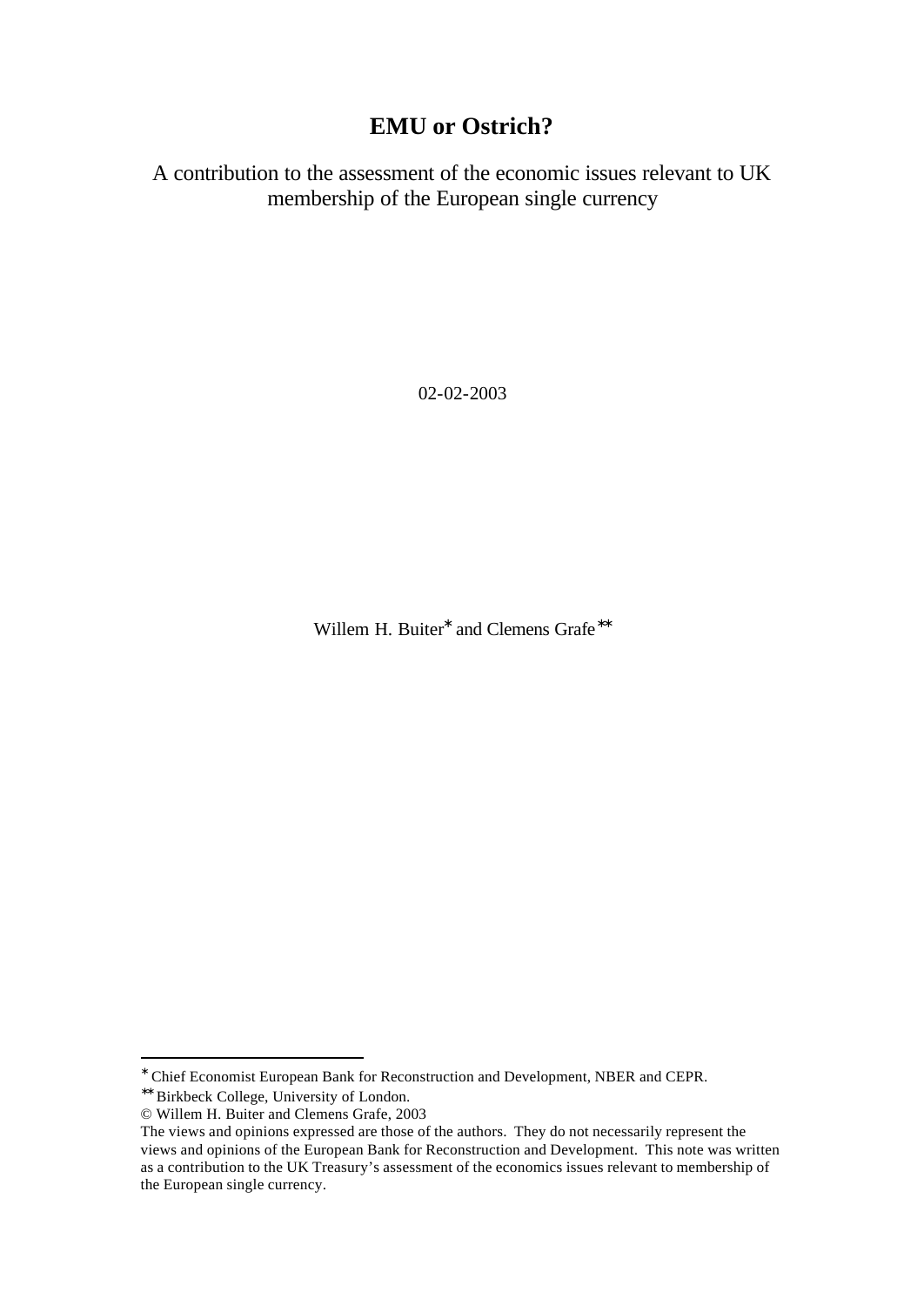## **Introduction**

l

It is too early to attempt a definitive judgement about the costs and benefits of participation in the Euro-zone for EMU members, or about the costs and benefits for the UK of remaining outside  $EMU$ .<sup>1</sup> The 'irrevocable' locking together of the EMU currencies became effective on January 1, 1999, and the introduction of Euro notes and coin is barely a year old. Unfortunately, we cannot ask for a twenty year moratorium on our judgement. A decision on whether the UK should join EMU could be imminent.

From a technical point of view, the birth of the Euro has been a great success. There had been concerns (even confident predictions) that the fixing of the conversion rates would be precluded by massive last-minute speculative attacks. There were even benighted commentators who predicted a collapse, through a speculative shift out of lira and into the D-mark, between January 1, 1999 and the introduction of Euro coin and notes on January 1, 2002. Since January 1, 1999, the lira and the D-mark were just non-integer and therefore somewhat inconvenient denominations of the Euro. This channel for the collapse of EMU was therefore about as likely as a collapse of the UK monetary standard through a speculative shift out of £5 notes into £10 notes. The technical costs of the Euro's introduction appear to have been exaggerated to an extent similar to the non-event of Y2K. Clearing and settlement systems have worked virtually flawlessly. The introduction of the Euro notes and coins, possibly Europe's greatest peace-time logistic challenge, was an unqualified success. The Euro corporate debt markets have grown spectacularly. Monetary growth in the Euro area, which has consistently outstripped the forecasts of the ECB, is driven by strong demand for the currency.

However, the fact that the birth of the Euro was painless is no pointer to the odds that the Euro will have a long and successful life. While it is clear that of the fifteen current EU members, the ten smaller ones cannot individually be optimal currency areas, the issue is perhaps not as self-evident for Germany, the UK, France, Italy and Spain. In this note we look at the recent experience of the EU countries, both the 12 EMU members and the three EMU outsiders- the UK, Sweden and Denmark - to find patterns that may inform a preliminary judgement. With the short run of data, just over 4 years, on the full EMU experience, it is particularly difficult to disentangle transitional and long-term effects.

We shall focus on the implications of EMU membership for macroeconomic stability, leaving aside the microeconomic transaction cost savings and the benefits from increased competition, greater price transparency and financial market-deepening.

EMU is not just the adoption of a common currency. It comes with a wide range of other economic and political measures, practices and arrangements that will affect the economic performance of the Euro area and its constituent member states. Especially relevant for our purposes is the fact that the common currency comes bundled with the Stability and Growth Pact. The fiscal rules of this Pact are arbitrary and rigid in design as well as highly politicised in their implementation. They are therefore not

<sup>&</sup>lt;sup>1</sup> We refer to the UK being outside EMU or the UK not being a member of EMU as shorthand for the UK not having proceeded to the third and final phase of Economic and Monetary Union.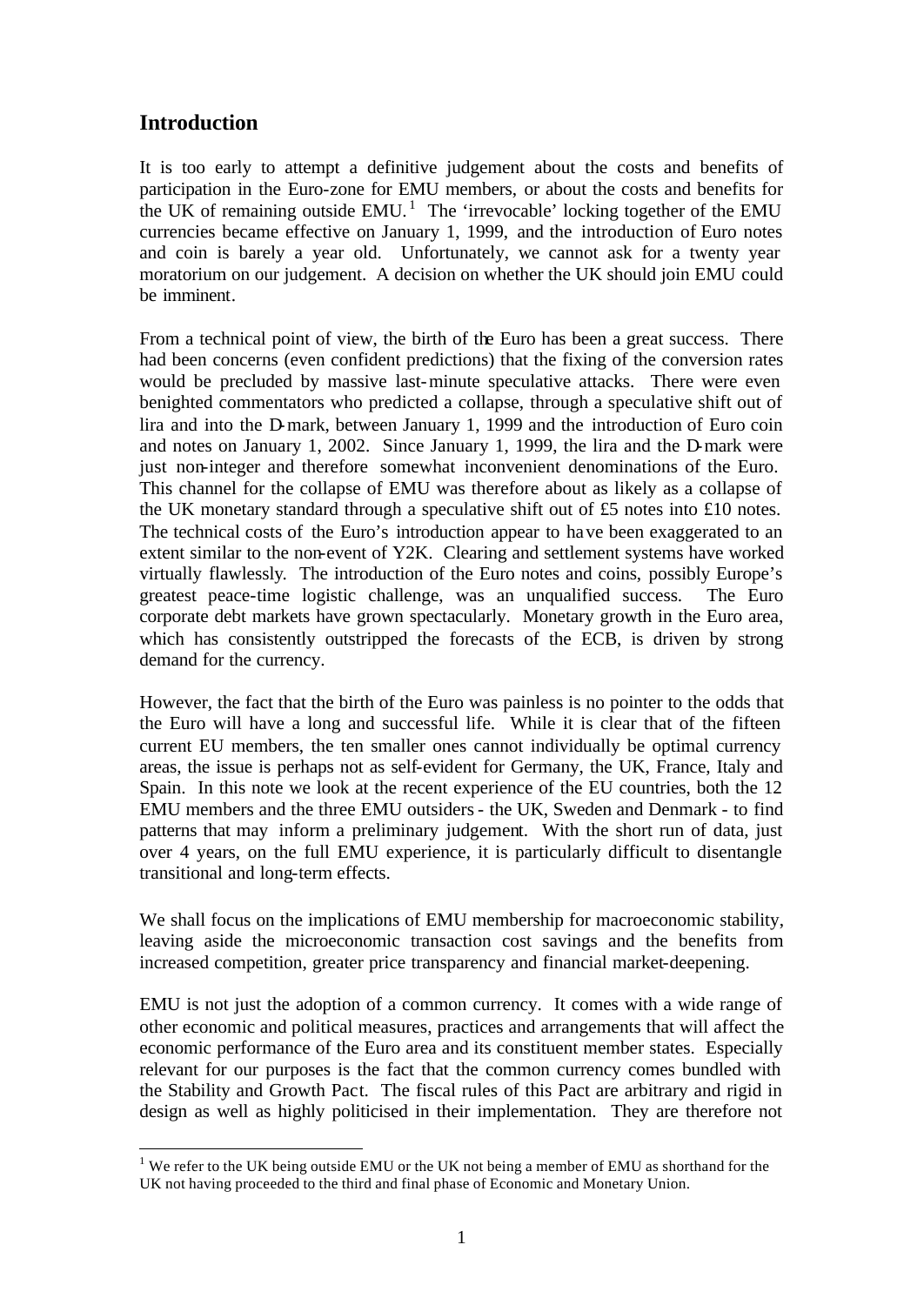credible.<sup>2</sup> While this is regrettable, we believe that the Pact will evolve from its poor beginnings into something that will enhance rather than hamper EMU-wide macroeconomic stability. Note also that, even outside EMU and without striving to meet the EMU membership conditions, the UK is subject to some of the key clauses of the Pact, notably the requirement that the general government budget be close to balance or in surplus over the medium term. The only way for the UK to escape all direct effects of the Pact would be to leave the European Union. The likelihood and speed of reform of the Pact towards something more robust, credible and stabilityenhancing will be greater with the UK inside the EMU tent than outside it.

The legal framework governing monetary policy in the UK and the operating procedures of the Monetary Policy Committee (MPC) are, in most respects and on balance, superior to those of the European Central bank (ECB). The key distinctions concern first, the division of labour between the elected political authorities and the technocrats to whom monetary policy implementation has been delegated, and second, the openness, transparency and accountability of the two monetary authorities (see Buiter [1999a, b, c], Buiter and Sibert [2000] and Issing [1999]). These weaknesses of the ECB arrangements should not, however, present an insurmountable barrier to UK membership. In the four years since the birth of EMU, the ECB has shown itself willing and able to change its *modus operandi* when its shortcomings became apparent. Again, the UK will have a greater influence on the outcome of these Treaty revisions if it is viewed as 'pre-in' rather than 'out'.

## **1. Independent Monetary Policy Need Not Imply Higher Short-Term Exchange Rate Volatility**

Have the Euro countries experienced a reduction in short-term exchange rate volatility relative to that experienced by the UK? If yes, is this a benefit from the Euro? The second question is pertinent, because a reduction in volatility is not a plus if observed volatility reflects the appropriate response of the exchange rate to news about fundamentals.

We believe that much of the short-term exchange rate volatility we observe does not represent optimal responses to fundamental shocks. The same also holds for more persistent, medium-term exchange rate misalignments. This belief is firmly based on research which has consistently shown that only a fraction of observed exchange rate volatility (even at frequencies as low as 1 year) can be explained by movements in fundamentals such as money supply shocks, productivity shocks etc. (e.g. Clarida and Gali [1994], Faust and Rogers [1999]). Socially costly movements of the exchange rate (or failures of the exchange rate to move when it should) could reflect flaws elsewhere in the economy, e.g. in product or labour markets. They also could be due to flaws in the operation of the foreign exchange markets themselves, e.g. herding behaviour, bandwagon effects, irrational exuberance and pathological despondence or panic. Even asset prices that efficiently aggregate all information held by market

 $2$  In an interview with Le Monde on 18 October 2002, EU Commission President Romano Prodi said that the rules which govern the euro – the Stability and Growth Pact - are "stupid". His exact words were: "I know very well that the Stability Pact is stupid, like all decisions that are rigid." That same week, EU Trade Commissioner Pascal Lamy described the Pact as "medieval" and praised the economic framework that the United Kingdom has established.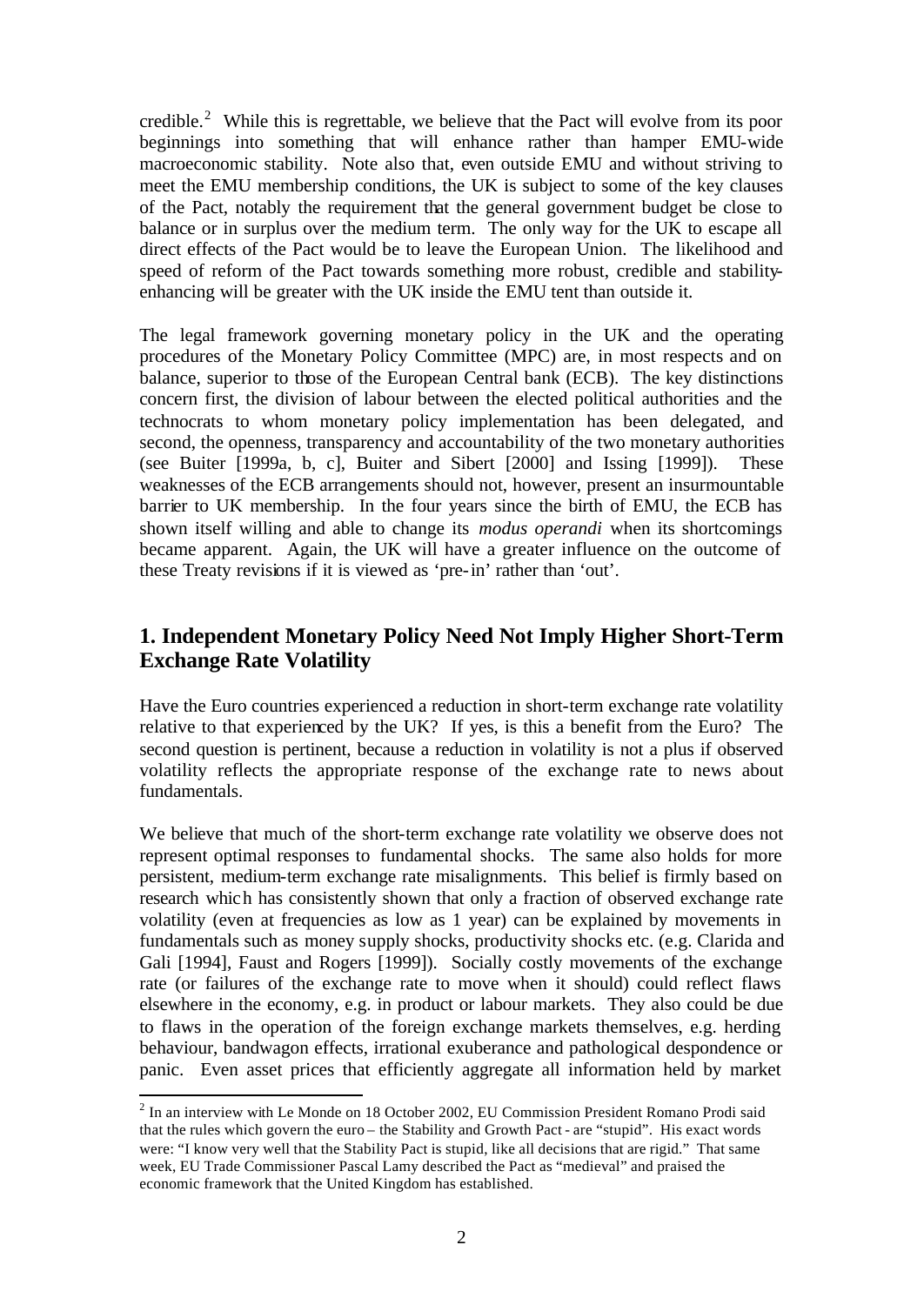participants do not provide the appropriate allocative signals for savers and investors if much of the information is rumour, tittle-tattle or complete nonsense (*vide* the tech boom of the second half of the 1990s).

Monetary union is likely to reduce not only excessive high-frequency volatility of the exchange rate, but also to reduce medium-term misalignments due to attempts by policy makers to manipulate the exchange rate, such as competitive devaluations.

The relevant summary measure of exchange rate volatility is the volatility of the effective exchange rate, which aggregates bilateral exchange rates using weights reflecting the size of the trade flows between countries. Table 1 shows the volatility of the nominal effective exchange rate for the Euro-area member countries and the three outsiders. The US is included as another reference point.

#### **Table 1 here**. **Volatility of Nominal Effective Exchange Rates**

The volatility of the nominal effective exchange rate for Euro-area countries has decreased and is now at a relatively low level, significantly below that for the United States, Denmark and Sweden, and moderately below that for the UK. $3$  However, the largest decline in volatility is registered by the UK. As EMU is not a monetary union containing all countries in the world other than the UK, it is not certain that joining EMU union will lower the volatility of the (global) effective exchange rate of sterling. If the covariance between the Sterling-Euro exchange rate and the effective exchange rate of Sterling vis-à-vis the world excluding EMU is negative and sufficiently large in magnitude, the volatility of Sterling's global effective exchange rate could in principle increase as a result of the UK joining EMU. <sup>4</sup>

#### **Table 2 here Volatility of Nominal USD Exchange Rates**

#### **Table 3 here Volatility of Nominal ECU/Euro Exchange Rates**

 $Var(e_1) = Cov(e_1e_2) = 0$ . Sterling's global effective exchange rate will be more variable after joining

EMU if and only if 2  $1, \frac{1}{2}$  2 2  $\frac{1}{2}$  2  $\frac{1}{2}$  $(e_1, e_2) > \frac{(1 - a)^2}{2}Var(e_2)$  $2a(1 - a)$  $Cov(e_1, e_2) > \frac{(1-a)^2}{2}Var(e_1)$  $a(1-a)$  $-Cov(e_1, e_2) > \frac{(1 -$ − .

<sup>&</sup>lt;sup>3</sup> Germany's volatility, on our measure, was actually slightly higher than the UK's in 1999-2002.

<sup>&</sup>lt;sup>4</sup> Let  $\vec{e}$  denote the global effective exchange rate of sterling,  $e_1$  the exchange rate of sterling with the

Euro and  $e_2$  the effective exchange rate of sterling with the non-EMU world, the USD rate, for simplicity. The weight of the Euro in the global effective exchange rate of Sterling is *a* . *Var* denotes the variance and *Cov* the covariance. Then

 $Var(\overline{e}) = \mathbf{a}^2 Var(e_1) + (1-\mathbf{a})^2 Var(e_2) + 2\mathbf{a}(1-\mathbf{a})Cov(e_1, e_2)$ . If Sterling joins EMU,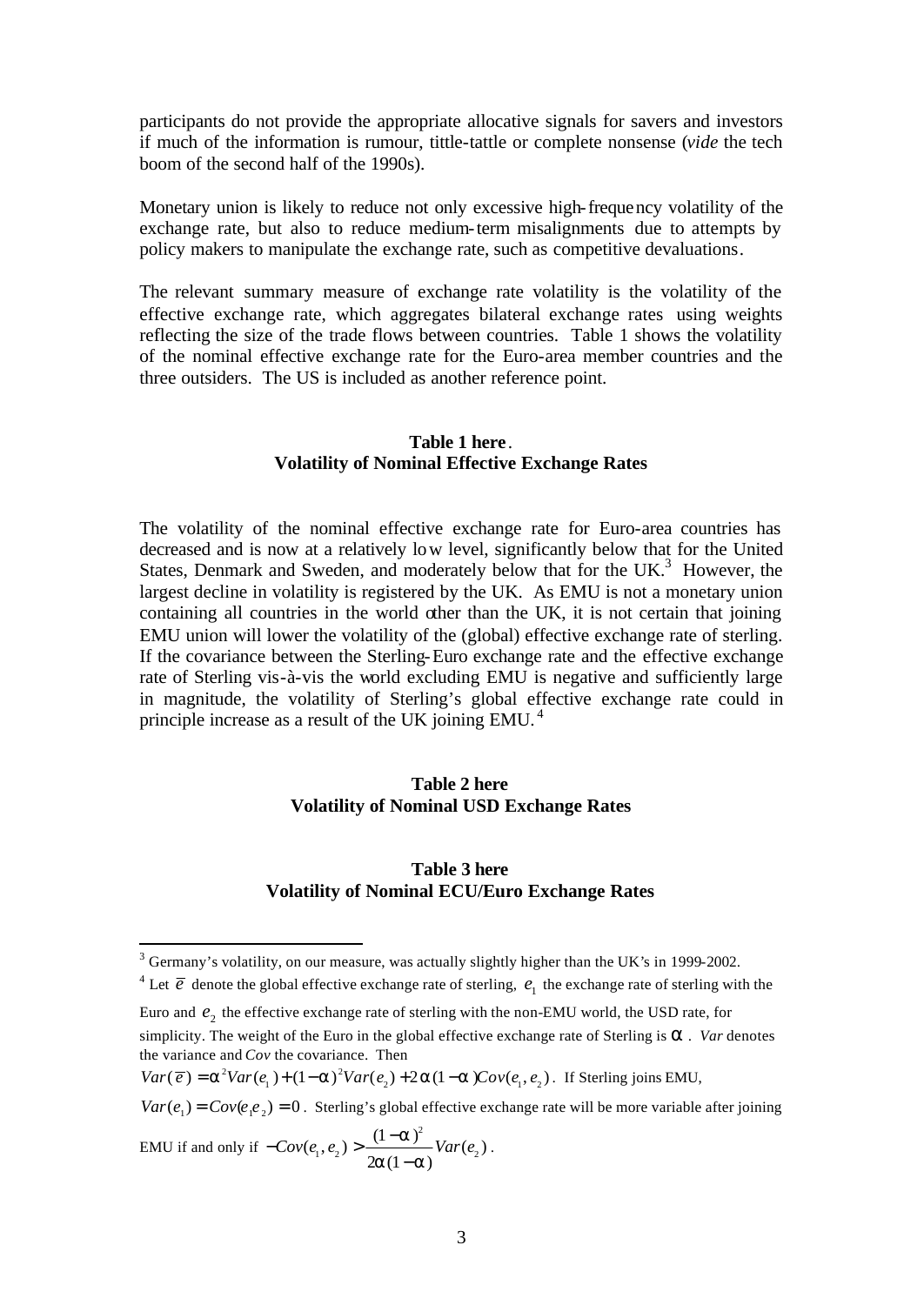As shown in Tables 2 and 3, the decline in the volatility of the nominal effective exchange rate for both Euro area members and Euro area outsiders is driven by a decline in volatility in the national exchange rate vis-à-vis the Euro despite increased volatility against the USD. While this is hardly surprising for the Euro area members, it is somewhat of a puzzle that the steepest decline in volatility against the Euro/Ecu is registered by the UK.

Any reduction in the volatility of nominal variables is unlikely to be of economic significance if it is not mirrored in comparable changes in the behaviour of real variables. The decline in volatility of the real exchange rate (we use the IMF's measure that adjusts the nominal effective rate for developments in relative unit labour costs), shown in Table 4, shows a similar pattern to that of the nominal exchange rate. At high frequencies, this is hardly surprising as it is well known that labour cost series are rather stable compared to exchange rate series. The magnitude of the decline in real exchange rate volatility is, however, somewhat larger that the decline in nominal exchange rate volatility both for the Euro area countries and for the three outsiders. The decline in the volatility of the real exchange rate observed for the EU is not a world-wide phenomenon, *vide* the rise in the volatility of the real exchange rate of the US over the period.

#### **Table 4 here Volatility of Real Effective Exchange Rates**

High frequency exchange rate volatility, while of vital interest to those making a living trading in the foreign exchange markets and in the forex derivatives markets, does not appear to be of great significance to the behaviour of the real economy trade flows, capital formation or consumption. In part this is because hedging instruments for short-term foreign exchange exposure are widely available and relatively cheap. The same cannot be said for medium-and long-term fluctuations in nominal exchange rates. The persistent misalignment of Sterling between 1997 and the middle of 2002 has caused costly imbalances in the real economy.

## **2. EMU Membership Does Not Produce Immediate Trade Performance Miracles**

A common argument in favour of adopting the Euro is that the adoption of a common currency will lead to increased trade intensity (see Rose [1999, 2002], Frankel and Rose [2002] and Glick and Rose [2002]). The evidence on this issue for the Euro area (just three years of annual data) is mixed and, on balance, uninformative.<sup>5</sup>

 $<sup>5</sup>$  The estimates of very large effects, produced by Rose using data on other monetary unions, are not</sup> credible (Rose [1999, 2002], Frankel and Rose [2002], Glick and Rose [2002]). There is a key 'omitted variables' problem in these studies. Countries that belong to a currency union are also likely to have harmonized laws and regulations pertaining to cross-border transactions within the union.. How is one to distinguish the effects on the progressive completion of the single market through the implementation of the Single European Act from that of adopting the Euro?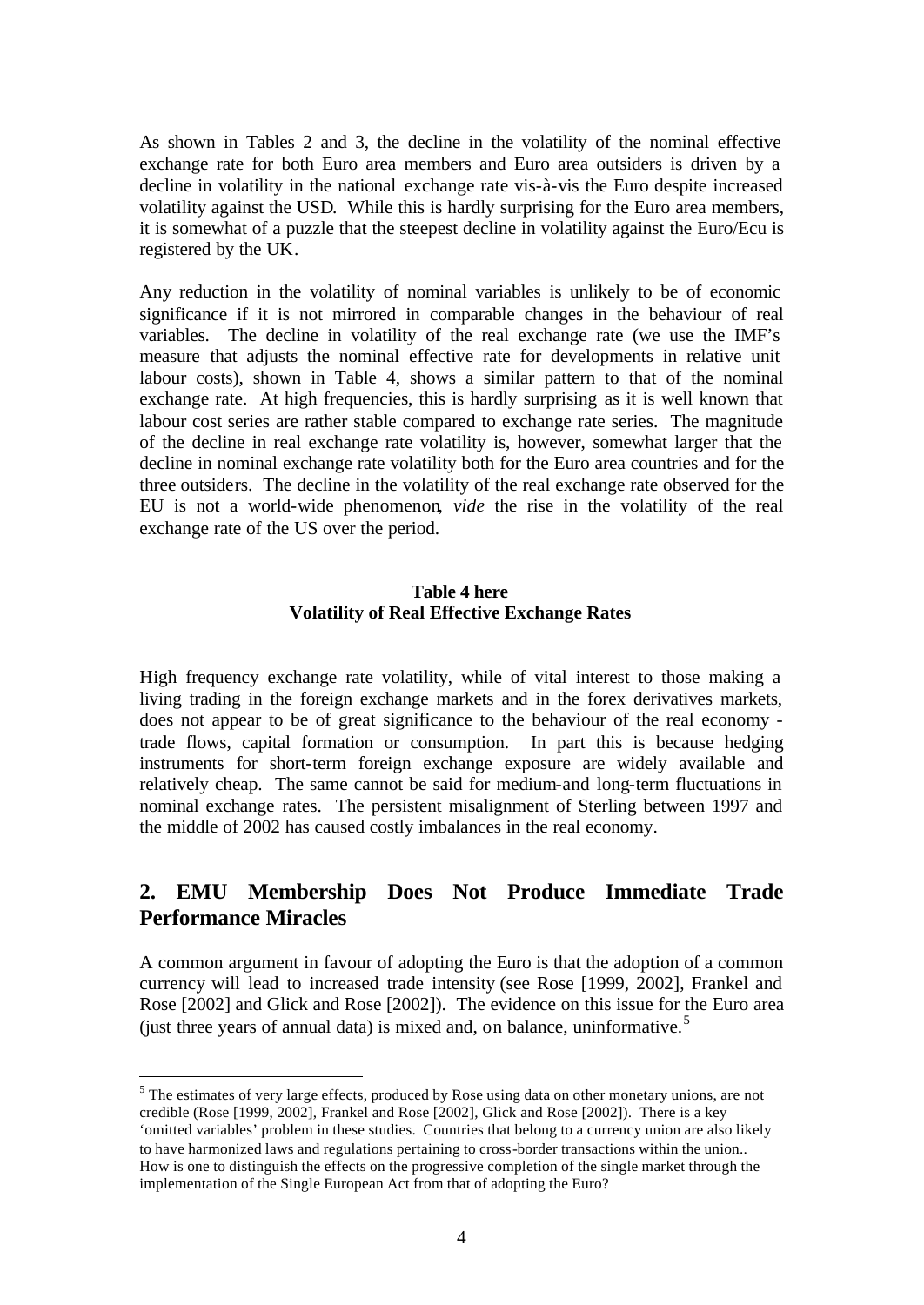Just looking at the trade shares in GDP for the Euro area, shown in Table 5, it appears that the Euro has brought an increase in trade.<sup>6</sup> While the share of trade in GDP has remained roughly constant for the United States and the UK between 1998 and 2001, it has increased significantly for the Euro area in the same period. However, the driving force behind this increase is likely to be found in exchange rate movements rather than volume movements. The USD started to appreciate against the Euro in the last quarter of 1999. The appreciation of the USD against Sterling was less strong. This depreciation of the Euro was also a depreciation of the real exchange rate, an increase in the price of traded goods relative to non-traded goods. Even with constant volumes, this would raise the share of trade in GDP.

#### **Table 5 here Share of Trade in GDP**

Our interpretation is supported by the behaviour of individual countries' trade measured as a share of total industrial country trade, shown in Table 6.

#### **Table 6 here Share of Trade in Total Industrial Country Trade**

The share of the US in total industrial country trade is actually higher in 1999-2001 than it had been in 1996-1998 while the opposite holds for the Euro area as a whole. This is most likely at least partially explained by the higher real growth rate of the US compared to the Euro area as a whole. The UK also shows a small decline.

It is quite plausible that membership in EMU will, over time, raise trade with other member countries without any corresponding reduction in trade with countries outside EMU. It would be very surprising to find strong evidence of such a development in the first two or three years after the creation of EMU.

### **3. One Nominal Interest Rate – Many Real Interest Rates**

Short-term nominal interest rates and long-term nominal interest rates have converged almost completely among EMU members. This is rather surprising, as the elimination of exchange rate risk does not at the same time eliminate sovereign default risk. One would expect sovereign default risk premium differentials to show up, especially in longer maturity sovereign debt yields, between the fiscally sound and the fiscally suspect EMU members. $^7$ 

 $6$  The trade share is calculated as (Imports + Exports)\*100/GDP

 $<sup>7</sup>$  There are several candidate explanations for this absence of differential sovereign default risk premia</sup> among EMU members. The most comforting is that even the most highly indebted, deficit-encumbered and pension liability-burdened EMU member state is still well inside the safe zone as regards sovereign default risk. We believe this to be too optimistic. A second explanation is that the markets believe that, should an EMU member state be faced with significant default risk, there would be a bail-out either by the fiscal authorities of the other EMU members or by the ECB, and that this bail out would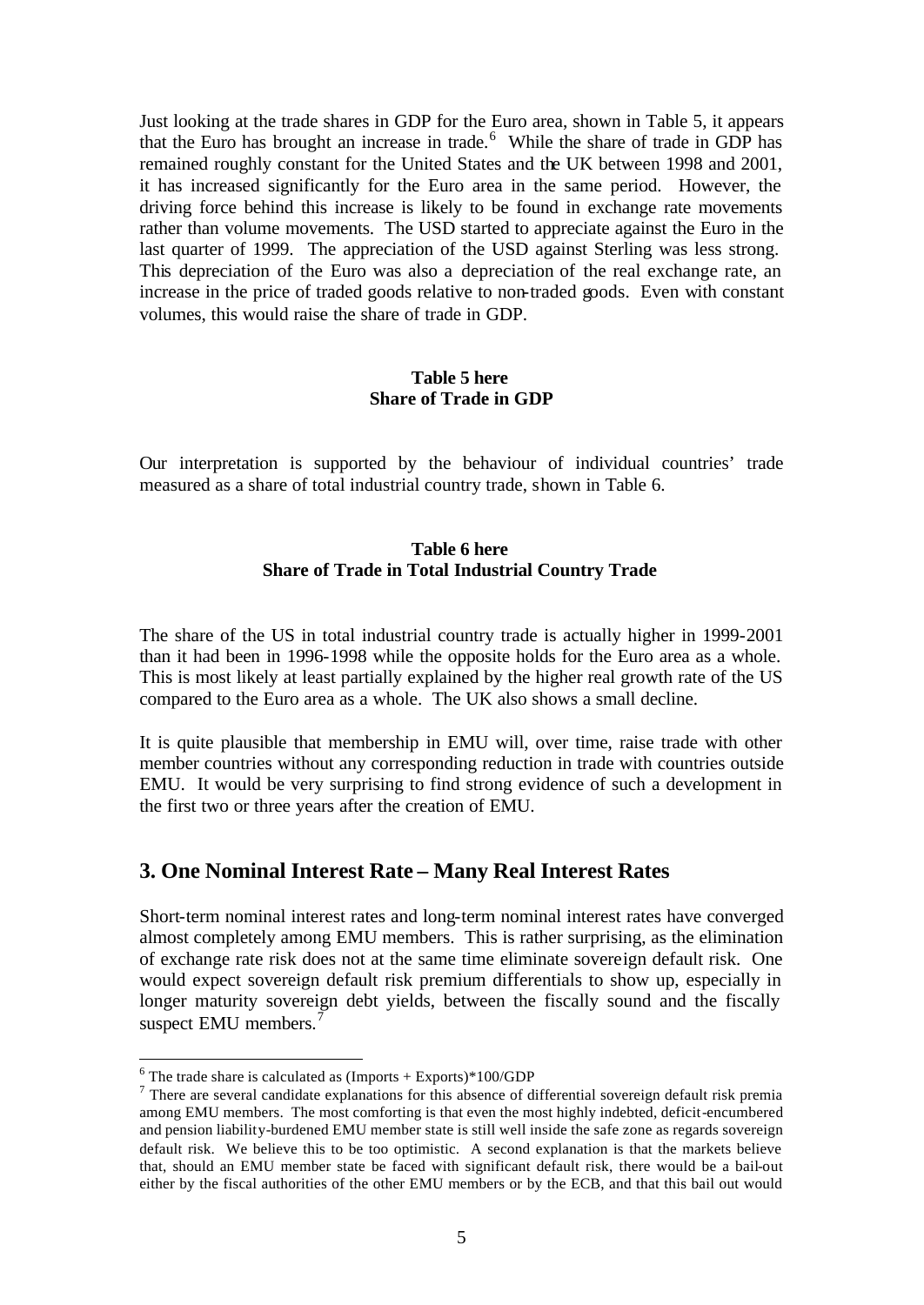Whatever the cause of the absence of substantial differences in sovereign default risk premia in EMU, the implication is that real interest rates will differ across EMU members whenever anticipated inflation rates differ. While long-run inflation expectations are difficult to pin down, realised inflation rates can be combined with short-term nominal interest rates to calculate ex-post short-term real interest rates. Table 7 below offers some illustrative numbers.

### **Table 7 here Short-term Real Interest Rates**

Short term (ex-post) real interest rates have moved quite differently across Euro area member states. Countries for which real interest rates have fallen most are typically those that, from an initial condition of lower than average real per capita income, have grown faster than the Euro area average and/or countries that had historically aboveaverage inflation rates like Italy. In contrast, real interest rates have fallen less for the relatively rich countries that had a history of low inflation.

For both groups the change in short-term real interest rates is driven in part by the break in the monetary policy regime brought about by the coming of EMU: common nominal interest rates for all Euro area countries<sup>8</sup>. The fall in real interest rates for countries that traditionally had higher than average inflation rates is wholly expected as these countries are now able to borrow monetary credibility from the ECB. For them the fall in real rates was mainly due to the fall in nominal rates. For the richer countries with a history of low inflation (especially Germany and France), the small magnitude of decline in real interest rates reflects the absence of any decline in short nominal rates with the advent of EMU and lower inflation reflecting national cyclical developments.

The ECB faced the problem of every new kid in town: how to establish a reputation for being tough on inflation and on the causes of inflation. The inevitable consequence was a path of short nominal interest rates that was higher than would have been needed if the ECB had been able to start its life with a Bundesbank-like reputation. This upward bias in short-term nominal (and real) interest rates will disappear as the ECB reaps the returns to earlier reputational investment.

Divergence among national real interest rates under a common currency is one of the mechanisms through which nations adjust to asymmetric initial conditions, asymmetric shocks and asymmetric transmission of common shocks due to differences in economic structure. It is encouraging that differential national rates of

safeguard creditor interests. The third explanation is that there has been no sovereign debt default by a current EMU member since 1948, when Germany (then West Germany) restructured its outstanding public debt. Consequently, market players with no sense of history, for whom the long run is the end of the trading day, simply cannot conceive of a sovereign default by an EMU me mber state. We fear that this uninformed myopia theory may well be part of the explanation.

<sup>&</sup>lt;sup>8</sup> The ECB started operating on July 1, 1998 and most of the short nominal interest rate convergence occurred before the official start of EMU on January 1, 1999.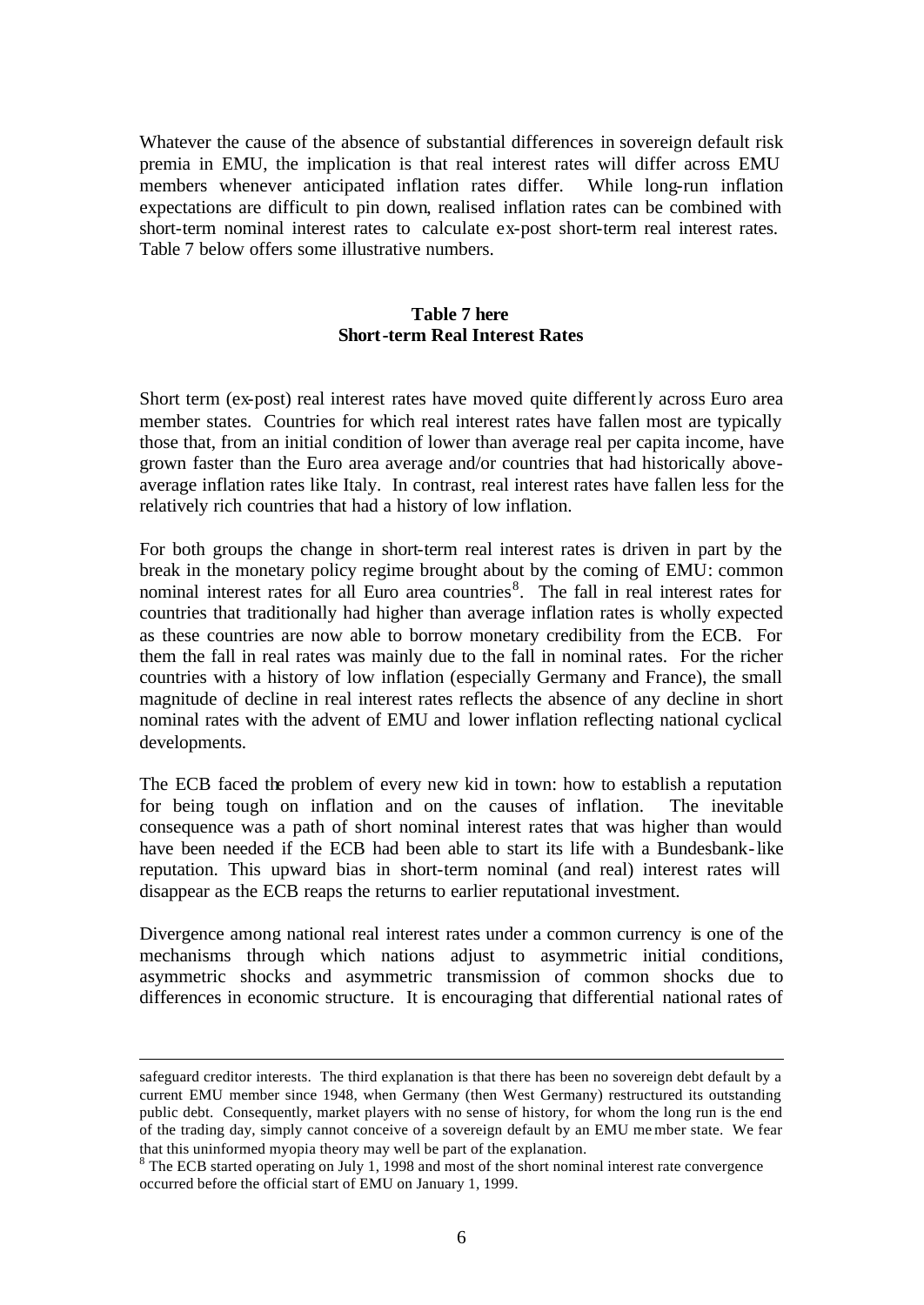price and unit cost inflation can be observed to be at work in the Euro area while the ECB ensures a low average inflation rate for the Euro area as a whole.

Changes in real interest rates can be associated with significant swings in asset prices. So can changes in nominal interest rates if there is imperfect indexation or inflation illusion in financial markets (including housing and mortgage markets). The effect of short nominal interest rates on key asset prices, especially the exchange rate (when it floats), the stock market and the housing market is, however very hard to pin down with any degree of precision, even *ex-post*. During the three years that one of us served on the Monetary Policy Committee, the UK exchange rate behaved rather like a rogue elephant, going its own way regardless of the behaviour of nominal interest rates, empirical proxies for risk premia and other observable fundamentals.

Ireland's housing boom following EMU membership has been attributed to it joining at too competitive an exchange rate and experiencing low real interest rates, courtesy of the low EMU-side nominal rates and the relatively high Irish rate of inflation. No doubt these factors played a role, but it should be noted that the UK too experienced (and still experiences in January 2003) a housing boom (bubble) despite what until recently could only be described as a very strong (if not overvalued) currency and moderate short real interest rates.<sup>9</sup>

## **4. The Cost of Entering EMU at the Wrong Rate**

l

It is hard to disagree with the proposition that several of the current EMU members locked into the Euro at the wrong parity/conversion rate  $-$  a value different from its fundamental equilibrium value. The D-Mark was almost surely overvalued and the Irish Punt undervalued on December 31, 1998, just to name the two most obvious examples. However, this is not the same as saying that we believe that the German exchange rate would have necessarily depreciated against, say, the Dutch Gulden if the two countries had not joined the EMU but floated instead. The fundamental equilibrium exchange rate need not be the market equilibrium exchange rate established by flawed international financial markets under a free float.

As we are all Keynesians now (if we were not, the nominal exchange rate would be a matter of supreme indifference), adjusting the terms of trade and/or the real exchange rate through differential national price or cost inflation rates rather than through adjustment in the nominal exchange rate can involve transitional costs, because of nominal rigidities in price and cost behaviour.

Against this, one should not underestimate the speed with which realistic differential national rates of price or cost inflation can change international competitive positions. Also, changes in real competitiveness achieved through variations in a market-

<sup>9</sup> Whether cuts in short nominal interest rates can cause or contribute to irrational exuberance and whether increases in short nominal rates can puncture asset bubbles is an open and virtually unanswerable question. *A priori*, it is hard to see why a phenomenon that is, by definition, not driven by fundamentals could be managed (or at least killed) by changes in one of the fundamentals – the short nominal rate of interest. It may be that the monetary authorities only have open mouth operations as an instrument for addressing even obvious and extreme asset price bubbles and unsustainable credit booms.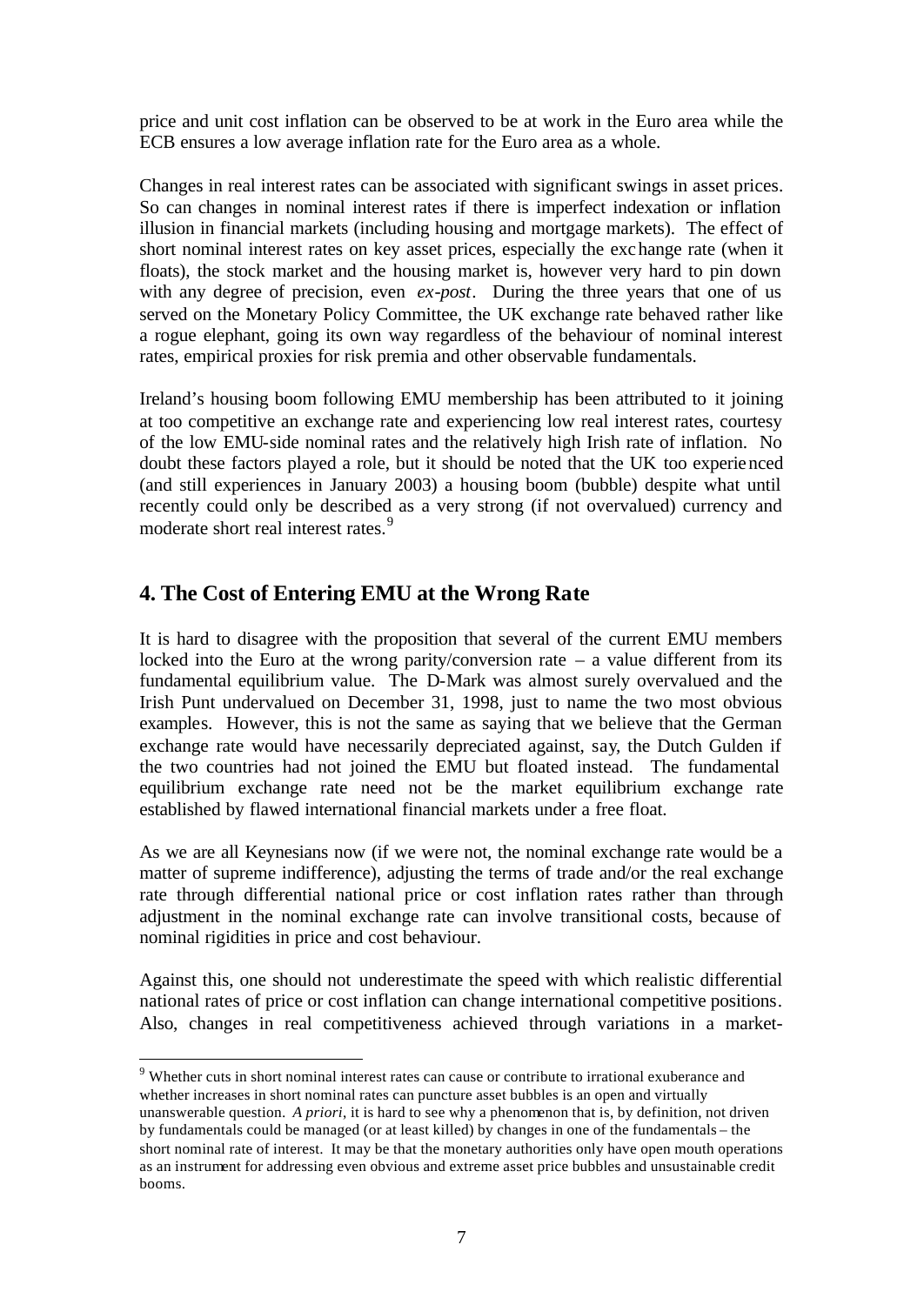determined (floating) nominal exchange rate may be ephemeral, especially when the degree of capital mobility is high, while those achieved at a fixed exchange rate are more likely to stick.

While Ireland joined EMU in 1999 at a parity that was, in our view, undervalued, the resulting boom in real economy activity and asset prices gradually eroded this competitive advantage. In a common currency area, this is precisely the way market forces are supposed to bring about an adjustment in international competitiveness. It is effective and need not be associated with asset bubbles and crashes.<sup>10</sup>

Only the foolhardy would attempt to estimate values for the fundament al equilibrium real exchange rate. It is, however, instructive to look at changes in external real exchange rates prior to the introduction of the Euro and after. We consider three different measures of the real exchange rate, one based on GDP deflators (GDP), one based on consumer prices (CPI) and one based on relative unit labour costs in the business sector, the economy without the public sector (ULC). Graphs 1, 2 and 3 show the cumulative real appreciation of 14 EU members against Germany (the D-Mark prior to 1999 and the Euro thereafter) in the four years prior to the introduction of the Euro and the four years thereafter, for the three measures.

### **Graph 1 here Real Appreciation Against Germany (CPI)**

**Graph 2 here Real Appreciation Against Germany (GDP deflator)**

### **Graph 3 here Real Appreciation Against Germany (ULC)**

#### **Table 8 here Competitive positions: relative unit labour costs**

On the CPI and GDP deflator measures (Graphs 1 and 2), Germany has seen a real depreciation against almost all other Euro member countries in both time periods.<sup>11</sup> On average for the Euro area, the real appreciation vis-à-vis Germany on the CPI and GDP deflator measures was stronger prior to the introduction of the Euro than in the later period, supporting the view that the elimination of nominal exchange rate variability has slowed down real exchange rate adjustments; (it is also consistent with the view that actual rates had been close to their fundamental equilibrium rates just

 $10$  In Ireland, there has been no collapse in house prices. House prices declined in the second half of 2001, but recovered quite briskly in 2002 and maintained their momentum into early 2003. Irish equity prices declined in line with stock markets elsewhere in Europe.

 $11$  The exceptions are France and Austria in the period since 1998 and Finland and Sweden in the period prior to 1998 if we use the CPI measure.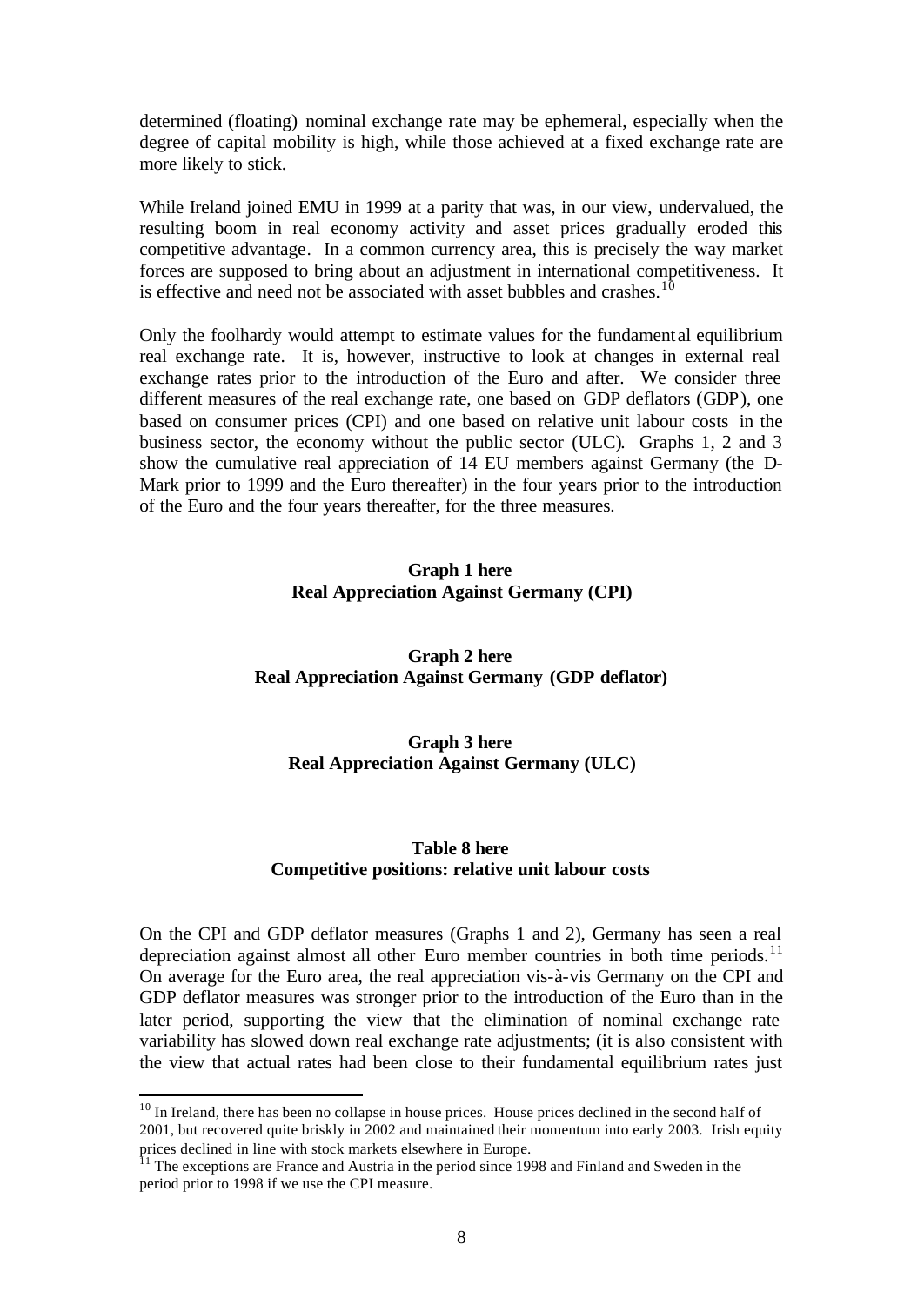prior to 1999). The slowdown in the adjustment is smaller if we take the third measure, the real exchange rate based on unit labour costs in the business sector. All three measures considered so far tend to understate changes in international competitiveness since they include a large proportion of traded goods and services. Divergent relative unit labour costs can drive significant changes in the relative profitability of export-oriented and import-competing production even if these traded goods prices expressed in a common currency behave similarly.

That is why the behaviour of *effective* real exchanges rates based on relative unit labour costs in the manufacturing sector shown in Table 8 tells an interesting story. The 11.5 percent improvement in competitiveness of the Euro area as a whole between 1998 and 2000 is almost solely due to the weakening of the nominal effective exchange rate of the Euro. By 2002 the Euro area improvement in competitiveness since 1998 had been reduced to 5.8 percent. Over that same period, the percentage improvement in real competitiveness was 1.0 for Germany, 1.4 for Italy, 10.0 for France, 12.8 for Ireland and 14.7 for Austria. Belgium's competitiveness was constant, the Netherlands lost 3.6 percent, Spain 5.8 percent and Portugal 8.1 percent.

Given the big differences between some of these numbers we conclude that feasible price or cost inflation differentials among EMU members can generate appreciable changes in international competitiveness. Nominal rigidities do not appear to be insurmountable obstacles to the achievement of large and quite rapid changes in international relative costs with a common currency despite the low average price inflation rate pursued by the ECB (less than 2 percent per annum on the HICP index).

It is true that countries with floating exchange rates have seen the largest movements in competitiveness. The UK figures prominently among them. Among the 30 countries that the OECD provides relative unit labour costs data for, only the USA (during the 1980s) and Mexico (throughout the 80s and 90s) have seen swings in the real exchange rate comparable to those experienced by the UK.

We view these very large swings in the real exchange rate as a curse rather than a blessing. There are no conceivable developments in the fundamentals of the real economy that called for such huge swings in relative prices and costs. These episodes are evidence of the havoc financial asset markets can create when they go off on their periodic peregrinations into misplaced euphoria and unwarranted gloom. For the UK the exchange rate during the 1990s and until well into 2002 has been a source of competitive misalignment and persistent imbalances in the structures of production and demand.

## **5. EMU Membership is Compatible with Significant and Sustained Differences in National Real Growth Performance**

The recent modest average real economic performance of the Euro area hides considerable differences in real economic performance among the individual EMU member states. Since the beginning of 1999, we have seen low growth in Germany and Italy, healthy growth in Spain and in Greece and reasonable growth in France. Opponents of UK participation in EMU observe these differences in real economic performance and question how a one-size-fits-all common monetary policy can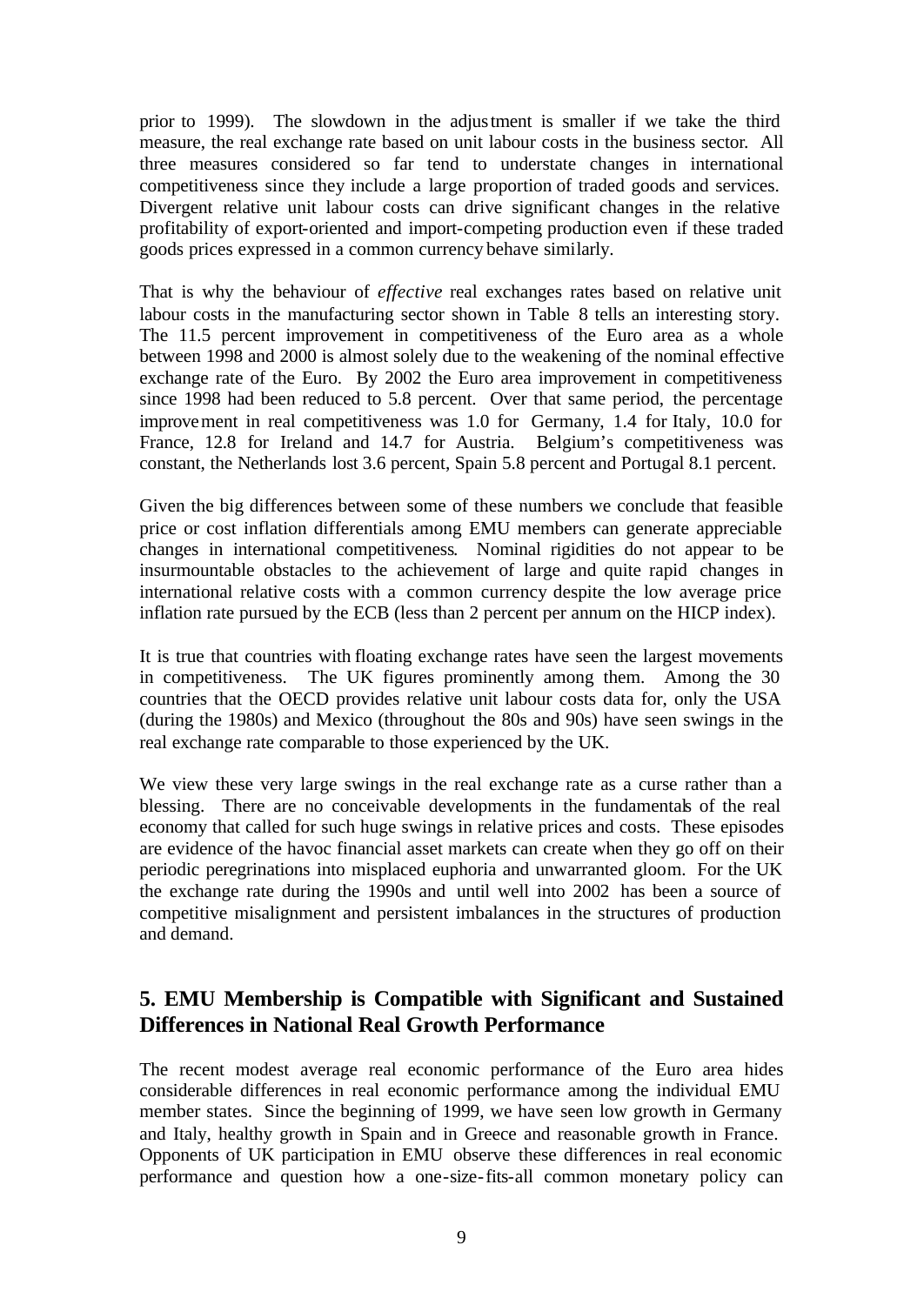accommodate such diverse real economic track records. For such statements to make any sense at all, two conditions must be satisfied. First, the differences in real economic performance in question must be cyclical rather than structural. Second, independent national monetary policies must be capable of effectively damping the national business cycle. The first of these conditions is only partly satisfied. The second is an illusion.

It is a positive finding for EMU that sustained differenc es in real economic growth can be accommodated within the framework of a common monetary policy. This is important because among the existing 12 EMU members (and the existing 15 EU members) there are at least three, Greece, Portugal and Spain, whose per capita incomes are still well below the EU average. Properly managed, these economies should, over time, converge to the per capita income levels of the leading EU members, through a process of catch-up growth.

Germany, on the other hand, is likely, without radical structural economic reform, to experience an extended period of growth at rates below the EMU average. This is partly due to the continuing burden of German unification. In addition, unresolved structural problems in the labour market, in product markets and in the banking sector will continue to be a drag on German economic performance.

While much of the divergent real economic performances of the EMU member states is structural, divergent cyclical behaviour also plays a part. To recognise the reality of the business cycle is not, however, the same as accepting the proposition that national monetary policy is a highly effective tool for managing the national business cycle. This monetary 'fine tuning fallacy'<sup>12</sup> is dangerous, because by inflating expectations about what monetary policy can deliver, it risks undermining support for the more limited but still vital role that monetary policy is uniquely capable of playing. Because of pervasive uncertainty about both the timing and magnitude of the impact of monetary policy on the real economy, there are tight limits on what monetary policy can do to dampen normal business cycle fluctuations. It can deliver price stability, that is, low inflation, over the medium and long term, and it sets a foor under real economic activity, that is, it can prevent major crises and deep recessions. To a first approximation, the contribution of monetary policy to the stabilisation of the real economy is not something separate from its contribution to medium-term price stability, but is derived from it.

## **6. Should Germany Rue its Loss of Monetary Independence?**

How does the interest rate history generated by the ECB since 1999 compare with the sequence of interest rates that would have been chosen by the Bundesbank had Germany not been part of EMU? How much difference would this have made for inflation and the real economy? To answer the first question one has to specify what the exchange rate regime would have been in the counterfactual scenario. Following the ERM crisis of 1992-93 and before EMU, Germany was the centre country of ERM II, maintaining a target zone with the other, peripheral ERM members. This is a long way from a free float. In addition to the counterfactual exchange rate regime, one has

l  $12$  See Buiter [2000].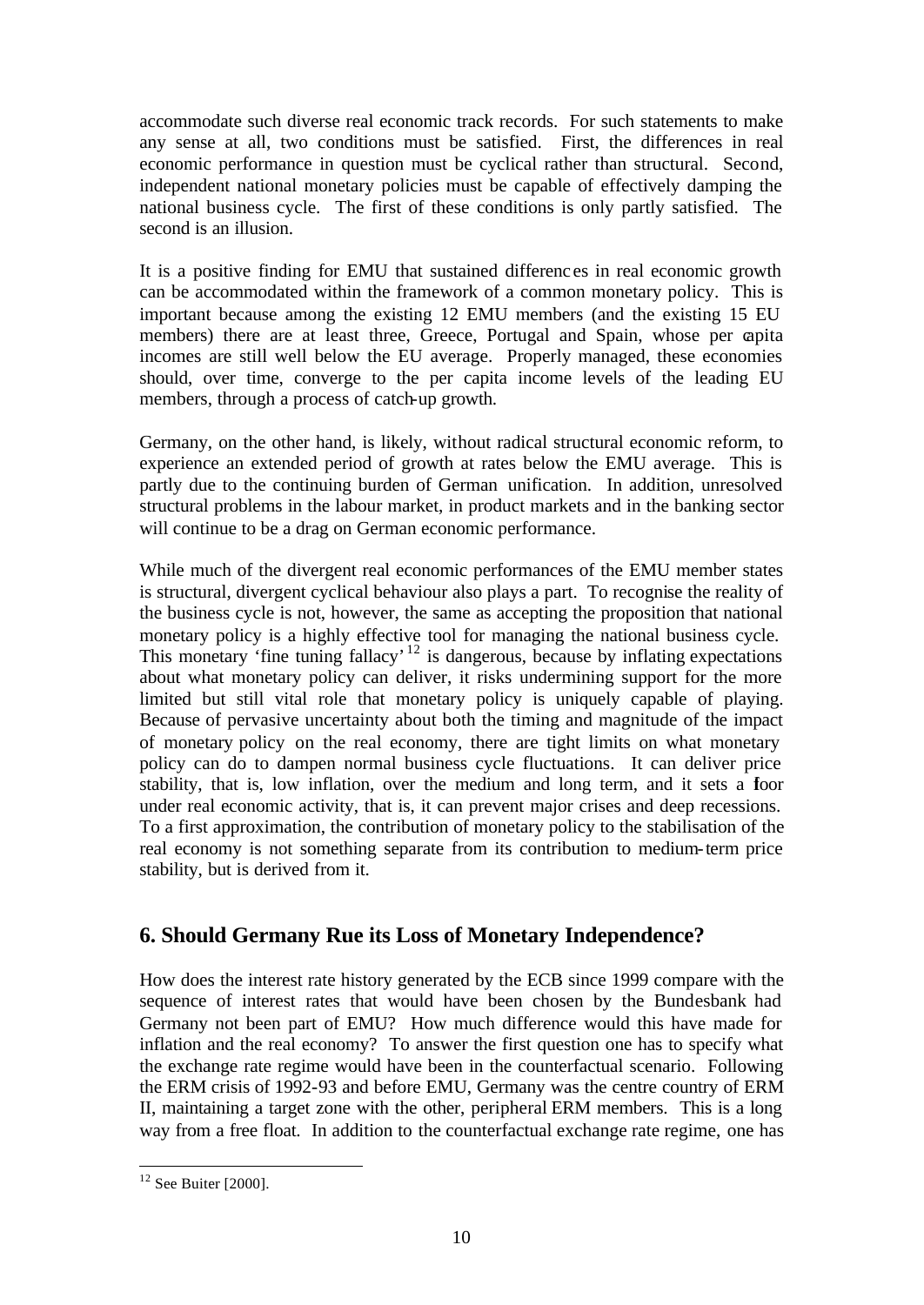to specify the short nominal interest rate rule that would have been adopted by an independent Bundesbank.

A possible approach is to use estimates of reaction curves for the Bundesbank based on historical data (see e.g. Clarida and Gertler [1996]).<sup>13</sup> A detailed analysis by the OECD of Taylor rules concludes that, based on the Bundesbank's estimated reaction function, the ECB set interest rates slightly higher than the Bundesbank would have in 1999/2000, while in 2001 and the first half of 2002, ECB interest rates were at the lower end of the spectrum of hypothetical Bundesbank rates.

#### **Graph 4 here Taylor Rates and Actual Interest Rates**

Showing that the Bundesbank would have chosen a different path of interest rates from that chosen by the ECB tells us nothing about how the German economy would have behaved under the counterfactual monetary rule (and a floating D-MARK). It is beyond the scope of this note to estimate and simulate a model of the German economy, so we cannot proceed further with this line of enquiry.

## **7. Conclusion**

j

For the UK, whether to join or not to join EMU is, from a strictly economic point of view, not a life or death issue. Both the current monetary regime and membership in EMU provide viable options for the future. While we believe that the UK is too small and too open to trade and financial transactions to be an optimal currency area, it is closer to being one than Denmark and Sweden, the two very small and even more open EU members that, like the UK, have not yet moved to the third and final phase of EMU.<sup>14</sup> We believe that monetary independence does not, in practice, make it

<sup>&</sup>lt;sup>13</sup> This clearly involves some hand waving since the monetary transmission mechanism during the sample period used for the estimation of the reaction function is bound to be different from the transmission mechanism with a floating D-MARK. In general, different transmission mechanisms generate different reaction functions. For these and other reasons, the exercise of looking at Taylor rules based on historical Bundesbank data should have a health warning attached to it.

<sup>&</sup>lt;sup>14</sup> The proper metric for here is *market power*. A small open economy is defined as an economy without power to influence prices in the world markets for internationally traded goods and services, or global economic activity. There are two key sets of international prices: the terms of trade (the relative price of imports and exports), and world asset prices (or the world rate of interest). The UK is a large economy if and to the extent it can influence its international terms of trade, the world rate of interest and global economic activity. The fact that the UK is the world's fourth or fifth largest economy is irrelevant. Rank does not matter, relative size does. A country could be the world's largest economy and still have no appreciable market power. Market power is determined by size relative to the market, and by the speed and ease with which competitors can enter and exit the market. According to World Bank data, the UK was, in 2000, the world's fourth largest economy, behind the USA, Japan and Germany, as measured by GNI, converted at market exchange rates. When measured at purchasing power parity (PPP) exchange rates, the UK moves to seventh place, now also preceded by China, India and France. Using current exchange rates, the UK accounted for 4.8 percent of world GNI in 2000. Using PPP exchange rates, the UK accounted for 3.2 percent of world GNI in 2000. For practical purposes, that makes the UK a small open economy. The only large national economy in the world is the USA. Similar conclusions apply to the UK's smallness in international financial markets. This is fully consistent with London being the financial capital of the world. The capacity to intermediate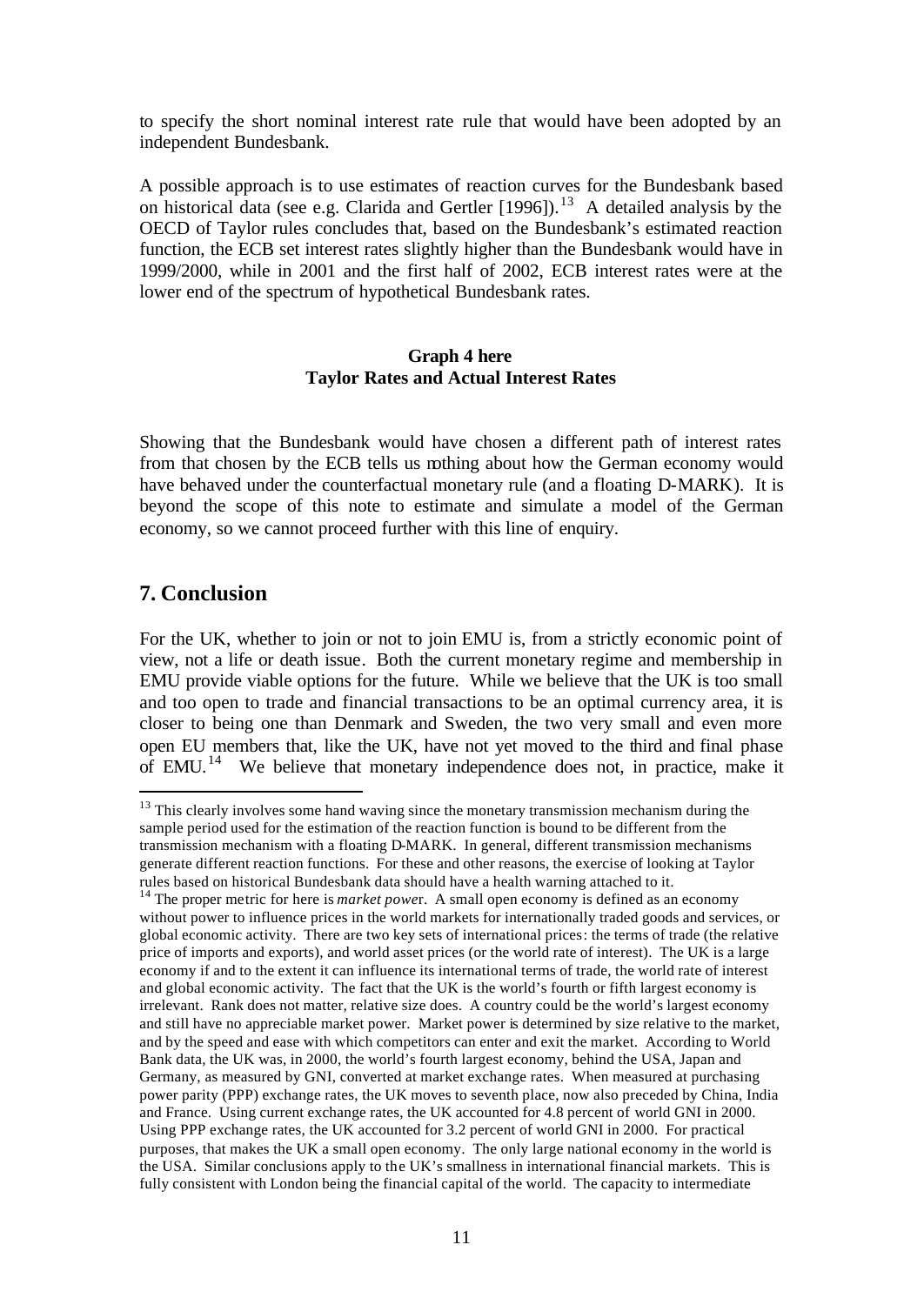easier to maintain or regain a competitive real exchange rate. A market-determined exchange rate can be misaligned for many years. Significant and appropriate changes in international competitiveness can be and are being achieved within EMU.

Independent monetary policy did not provide the UK with a tool to prevent or mitigate the imbalances in the structure of production and demand created by the persistent overvaluation of Sterling before 2002, the stock market bubble of the late 1990's and its collapse since 2000, or the housing bubble that continues even now.

Should the UK decide to enter EMU, it is key that she go in at the right exchange rate. Thanks to the strengthening of the Euro that began in 2002, the current Sterling-Euro rate is not the obstacle to entry that it would have been during the 1997-2001 period.<sup>15</sup> It now also seems likely that the European Commission and the Council will not require the UK to spend two years in the monetary and exchange rate limbo of an ERMII arrangement. As the purgatory of ERMII is at best unhelpful and at worst a serious risk to macroeconomic and financial stability, this removes an important obstacle to UK membership in EMU.

The medium and longer-terms costs to the UK of membership in EMU depend significantly on the way the rules of the Stability and Growth Pact and their implementation evolve. The current British fiscal framework, based on a cyclically adjusted Golden Rule for the general government deficit and a ceiling on the net general government debt to annual GDP ratio of 40 percent, while capable of improvement, is superior to that of the Pact as currently written and interpreted. Reform of the Pact towards greater flexibility, more consistent application and less politicised implementation is therefore a key element in the determination of the balance of pros and cons of Britain's adoption of the Euro.<sup>16</sup>

Long-run productivity growth and material well-being in the UK will continue to be 'made at home', regardless of whether the UK chooses to go in or stay out. There will be microeconomic efficiency gains if the UK adopts the Euro, gains that will dwarf the one-off 'vending machine costs' of switching to the Euro, but it is not obvious that these will take the form of a permanent growth rate effect on UK GDP rather than just a permanent level effect.<sup>17</sup>

Managing asymmetric shocks should not pose a serious problem, provided the Stability and Growth Pact is reformed appropriately. Changes in international relative prices and costs can be achieved through differential cost and price inflation rates. Such adjustments will be more gradual than might have been possible with a perfectly managed flexible nominal exchange rate. Since there is no such thing as a perfectly managed flexible nominal exchange rate, this is not a great loss in practice. Indeed, should the UK decide to join EMU, it is likely to be a net plus that the nominal

huge volumes of financial transactions is not the same as the ability to exercise significant influence on the prices at which these transactions occur.

 $15$  On 29 January 2003, 1 Euro = 0.66 £.

<sup>&</sup>lt;sup>16</sup> See e.g. Buiter  $[2003a,b]$  and Buiter and Grafe  $[2003a,b]$ .

 $17$  It is not difficult to come up with endogenous growth models in which returns to augmentable capital are non-decreasing, or in which a higher rate of investment in R&D can have a permanent effect on total factor productivity growth and thus on GDP growth. The authors disagree on the real world relevance of such models, but agree that 4 years of data will not settle the issue.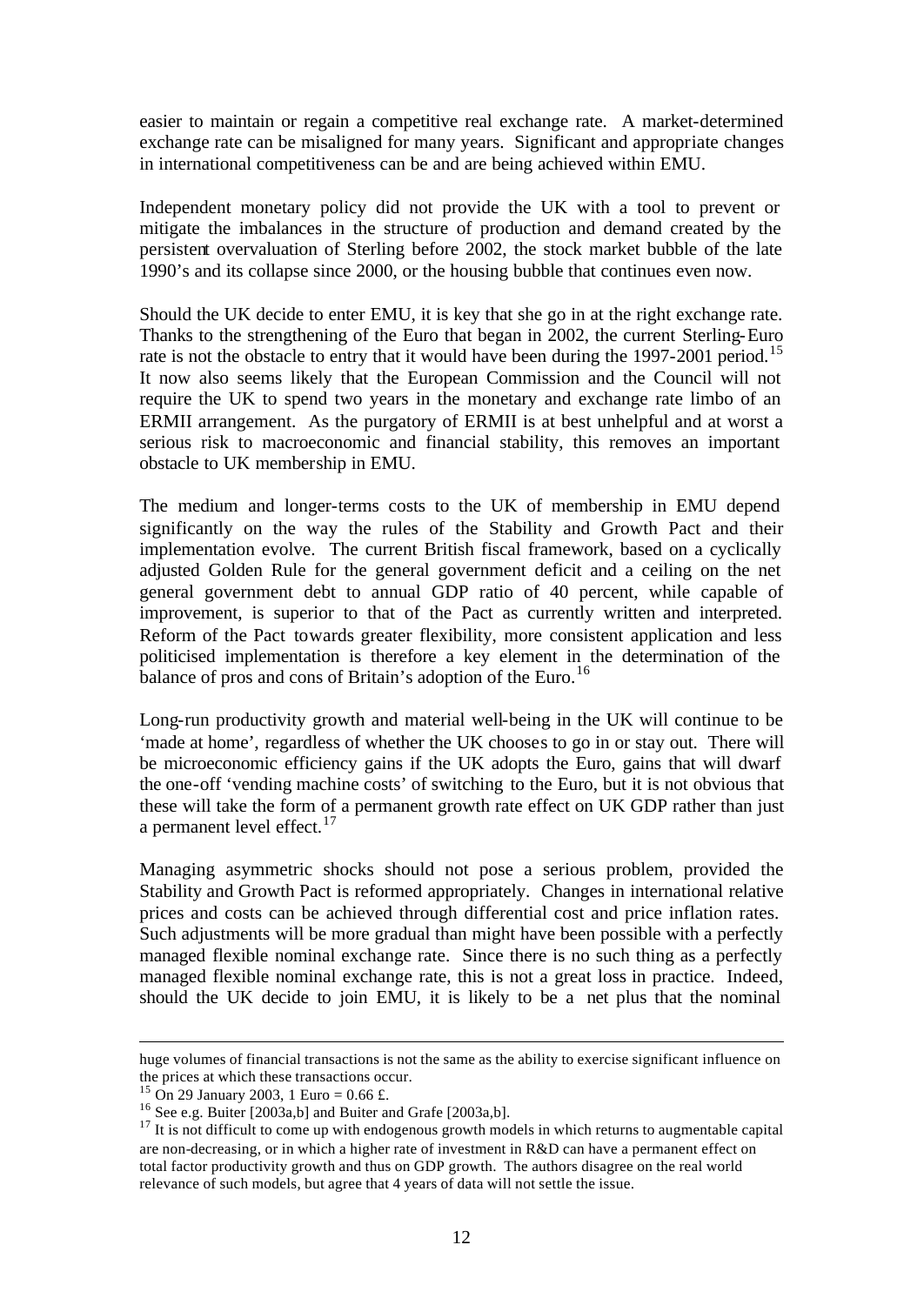exchange rate vis-a-vis a region that accounts for well over half her foreign trade will be firmly locked in place. With a high degree of international capital mobility and foreign exchange markets that are both technically highly efficient and often informationally and allocatively inefficient, the best exchange rate is a dead exchange rate  $^{18}$ .

When international competitiveness is driven mainly by an asset price sandwiched between two sticky national nominal price or cost indices for real goods and services, economic stability is likely to suffer. The relative price of real goods and services is too important to be driven largely by an asset price.<sup>19</sup> From this perspective it is regrettable that the non-European OECD countries, especially the US and Japan, will continue to float with respect to the Euro. Economic logic points towards a common currency for all countries linked by a high degree of cross-border capital mobility. Political logic points to the unsustainability of a common currency in the absence of common, supranational political institutions. This makes EMU a feasible currency union, but not a wider currency union involving EMU, the US and Japan. EMU is the best feasible approximation to an economically desirable but politically impossible monetary union among all advanced industrial countries.

<sup>&</sup>lt;sup>18</sup> A technically efficient financial market is one in which very large transactions can be conducted at very short notice and very low cost without moving the market price very much. It carries no implication that the market is informationally efficient in the strong, semi-strong or weak sense, let alone that the market provides the right signals for resource allocation decisions.

<sup>19</sup> The exchange rate is the key exception to the rule of thumb that *"the prices that move don't matter and the prices that matter don't move"*. Under a floating rate the exchange rate matters and moves a lot.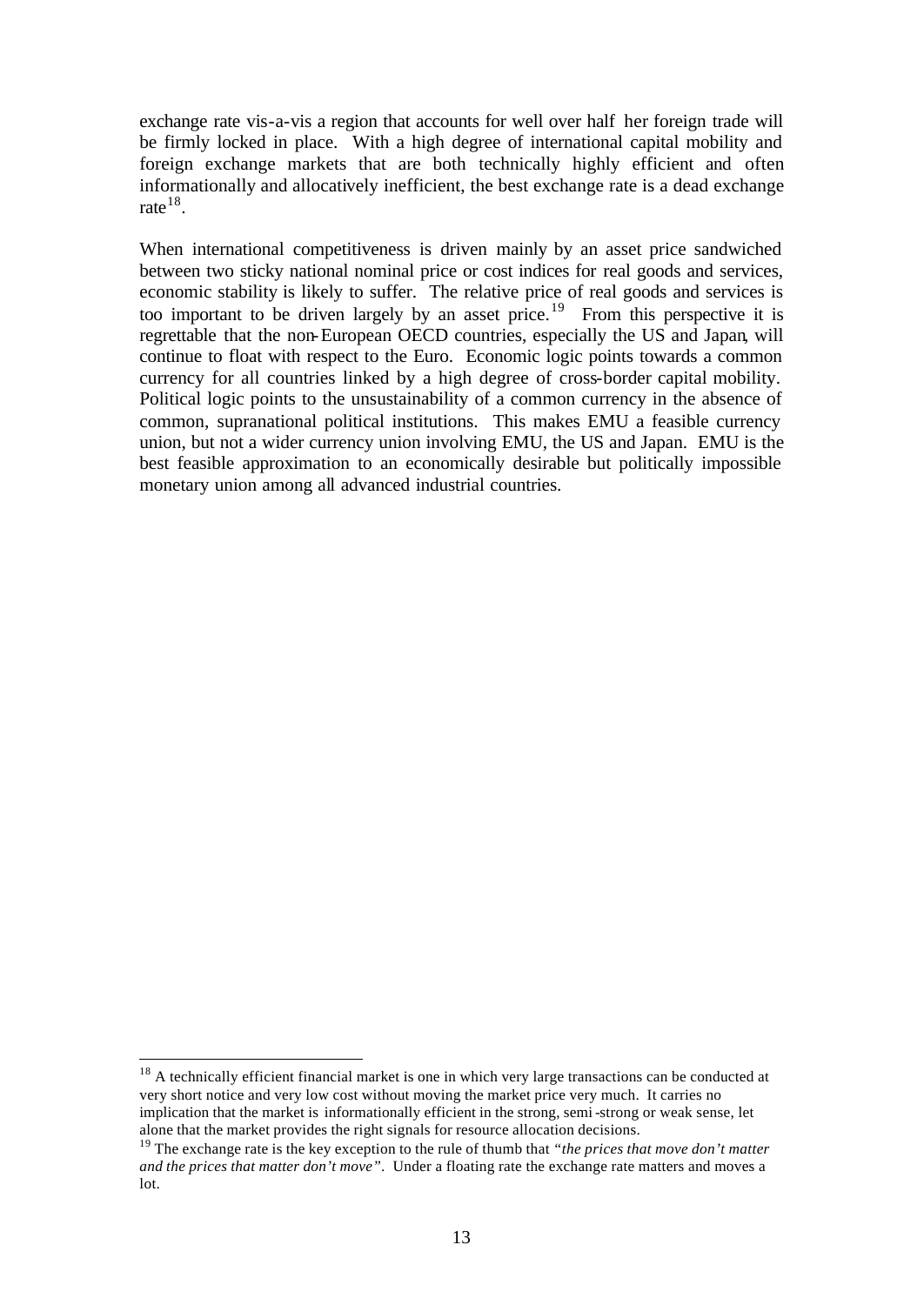## **References**

Buiter, Willem H. [1999a], "Alice in Euroland", *Journal of Common Market Studies*, Vol. 37, No. 2, pp. 181-209, June.

Buiter, Willem H. [1999b], "Six Months in the Life of the Euro; What Have We Learnt?", *Tijdschrift voor Politieke Economie*, 21(4), October 1999, pp. 4-25.

Buiter, Willem H. [1999c], "Answers to the Questionnaire: 'Bank of England Commission; Issues for Consideration'", December 3, 1999, mimeo, http://www.nber.org/~wbuiter/question.pdf.

Buiter, Willem H. [2000], "Optimal Currency Areas: Why Does the Exchange Rate Regime Matter? With an Application to UK Membership in EMU", *Scottish Journal of Political Economy*, Vol. 47, No 3, August 2000, pp.213-250.

Buiter, Willem H. [2003a] "Should the Stability and Growth Pact be Reformed?", forthcoming in *Central Banking*, 2003..

Buiter, Willem H. [2003b], "Ten Commandments for a Fiscal Rule in the E(M)U", forthcoming in the *Oxford Review of Economic Policy*, 2003.

Buiter, Willem H. and Clemens Grafe [2003a], "Patching up the Pact; Some Suggestions for Enhancing Fiscal Sustainability and Macroeconomic Stability in an Enlarged European Union", forthcoming in *Economics of Transition*, 2003.

Buiter, Willem H. and Clemens Grafe [2003b], "Reforming EMU's fiscal policy rules; some suggestions for enhancing fiscal sustainability and macroeconomic stability in an enlarged European Union", forthcoming in Marco Buti ed. *Monetary and Fiscal Policies in EMU: Interactions and Coordination*, Cambridge University Press, 2003.

Buiter, Willem H. and Anne C. Sibert [2000], *Targets, Instruments and Institutional Arrangements for an Effective Monetary Authority*, Seventh L.K. Jha Memorial Lecture, Reserve Bank of India, October 2000, Mumbai, India.

Clarida, Richard H. and Jordi Gali [1994], "Sources of Real Exchange Rate Fluctuations: How important are nominal shocks?", NBER Working Paper 4658.

Clarida, Richard and Mark Gertler [1996], "How the Bundesbank conducts monetary policy", NBER Working Paper 5581.

Faust, J., and J.H. Rogers [1999], "Monetary Policy Role in Exchange Rate Behaviour", International Finance Discussion Paper 652, Board of Governors of the Federal Reserve System.

Frankel, Jeffrey and Andrew Rose [2002], "An Estimate of the Effect of Common Currencies on Trade and Income", *Quarterly-Journal-of-Economics,* May 2002; 117(2): 437-66.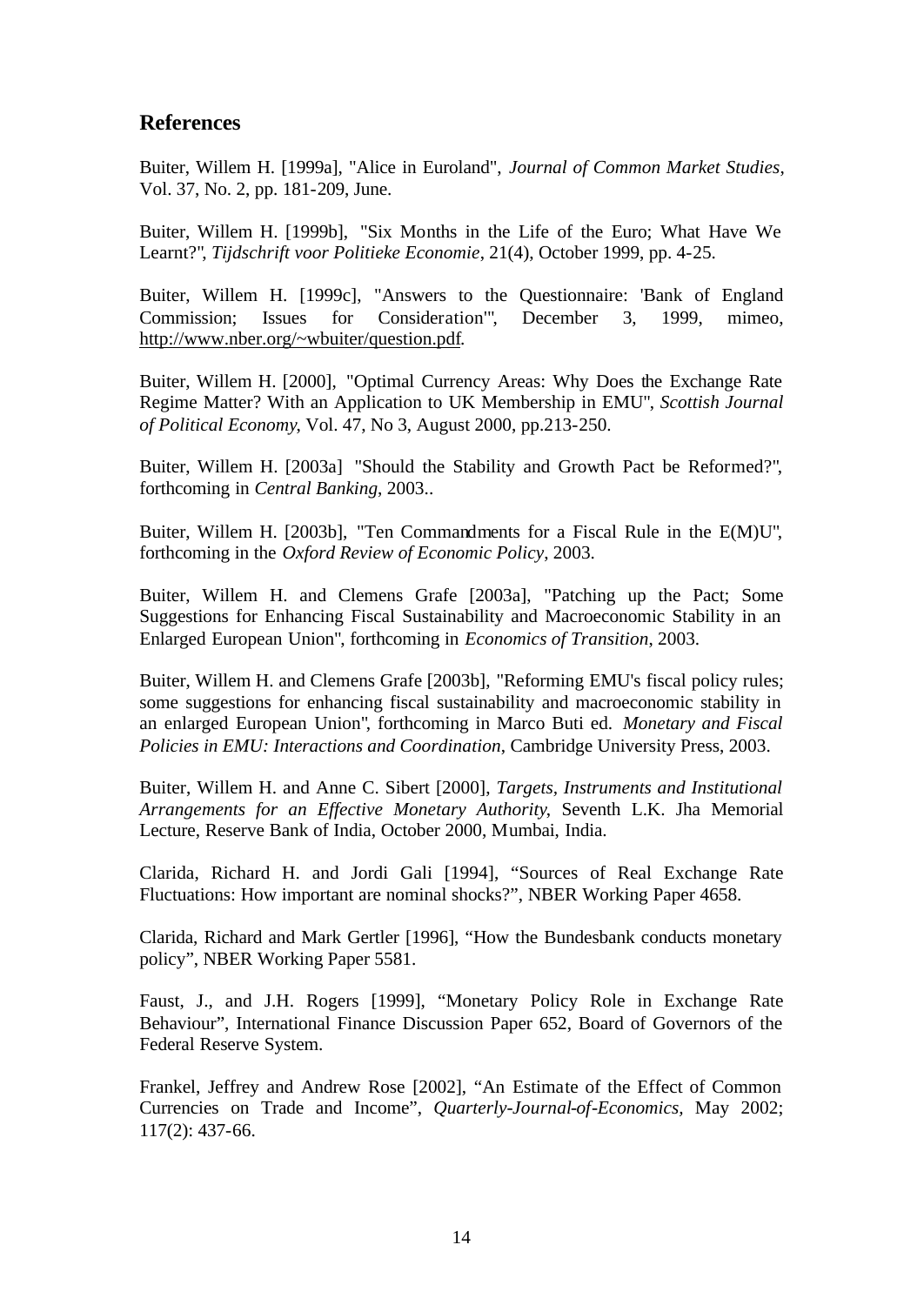Glick, Reuven and Andrew Rose [2002], "Does a Currency Union Affect Trade? The Time-Series Evidence" *European-Economic-Review,* June 2002; 46(6): 1125-51.

Issing, Otmar. [1999], "The Eurosystem: Transparent and Accountable or Willem in Euroland", *Journal of Common Market Studies*, Vol. 31, no 3, pp. 503-519.

OECD [2002a], Economic Survey, Germany – Volume 2002.

OECD [2002b], *Economic Outlook*, Vol. 2002/2, No. 72, December.

Rose, Andrew [1999], "One Money, One Market: Estimating the Effect of Common Currencies on Trade"; National Bureau of Economic Research Working Paper: 7432 December 1999.

Rose, Andrew [2002], "Honey, the Currency Union Effect on Trade Hasn't Blown Up", *World-Economy*, April 2002; 25(4): 475-79

Smith, J.C. [2000], "Nominal wage rigidity in the United Kingdom", *Economic Journal*, 110. No. 462.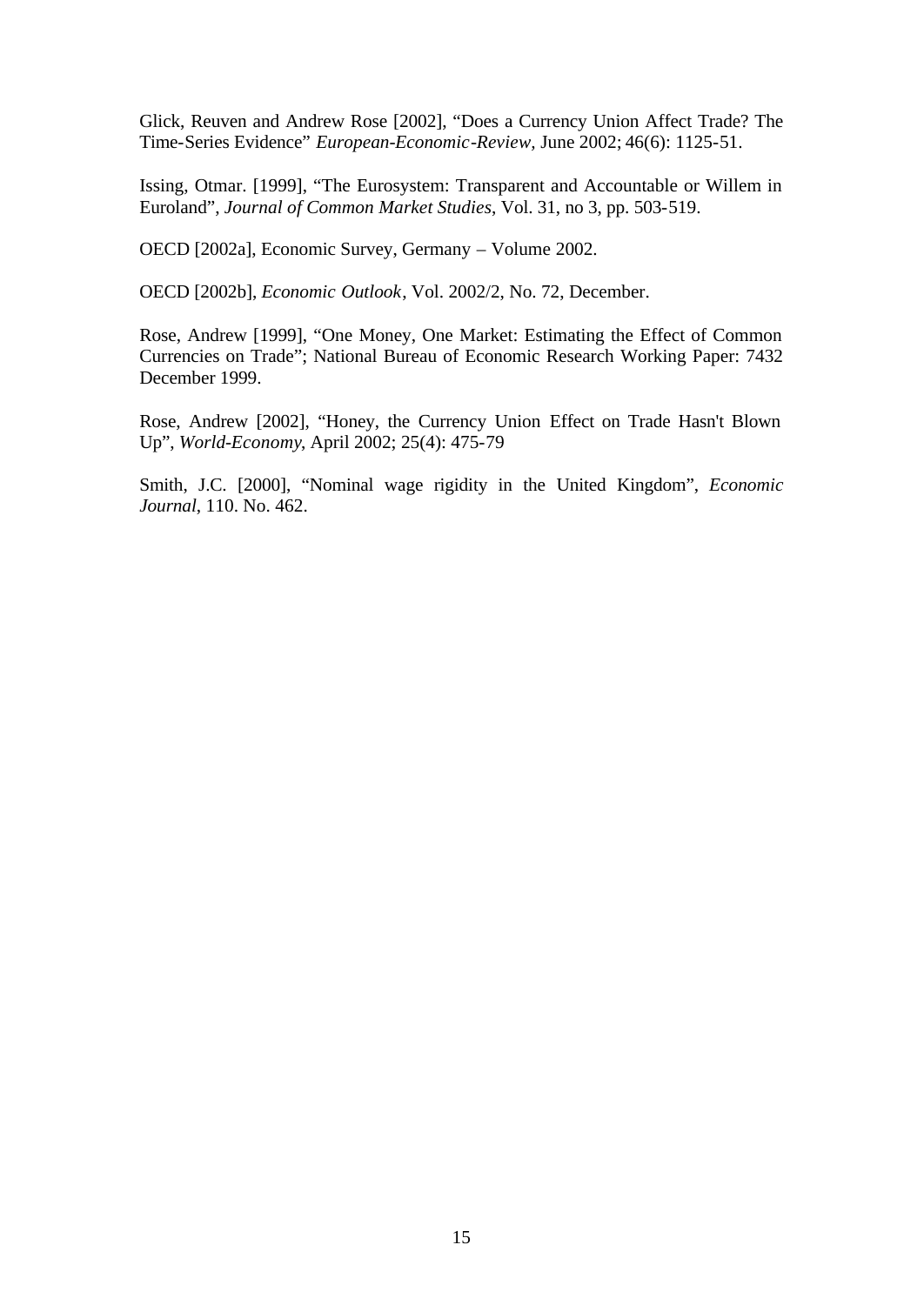# **Tables**

## **Table 1**:

#### **Volatility of nominal effective exchange rates**

| (Standard Deviation normalised by the mean of monthly exchange rate |      |                                       |         |  |  |  |  |  |
|---------------------------------------------------------------------|------|---------------------------------------|---------|--|--|--|--|--|
|                                                                     |      | Jul.1994-Apr. 98 Jan. 1999-Sept. 2002 | Changel |  |  |  |  |  |
| Austria                                                             | 1.69 | 1.00                                  | $-0.70$ |  |  |  |  |  |
| Belgium                                                             | 2.80 | 1.37                                  | $-1.43$ |  |  |  |  |  |
| Spain                                                               | 2.51 | 1.32                                  | $-1.19$ |  |  |  |  |  |
| <b>France</b>                                                       | 1.79 | 1.59                                  | $-0.20$ |  |  |  |  |  |
| Germany                                                             | 3.27 | 1.97                                  | $-1.30$ |  |  |  |  |  |
| Italy                                                               | 4.57 | 1.57                                  | $-3.00$ |  |  |  |  |  |
| Netherlands                                                         | 3.01 | 1.58                                  | $-1.43$ |  |  |  |  |  |
| Average(In)                                                         | 2.81 | 1.48                                  | $-1.32$ |  |  |  |  |  |
| <b>United Kingdom</b>                                               | 8.85 | 1.92                                  | $-6.94$ |  |  |  |  |  |
| Sweden                                                              | 4.47 | 4.53                                  | 0.05    |  |  |  |  |  |
| <b>I</b> Denmark                                                    | 2.03 | 1.62                                  | $-0.42$ |  |  |  |  |  |
| Average (Out)                                                       | 5.12 | 2.69                                  | $-2.43$ |  |  |  |  |  |
| <b>United States</b>                                                | 6.20 | 5.19                                  | -1.01   |  |  |  |  |  |

Note: Averages are unweighted. Source: IFS

### **Table 2:**

## **Volatility of USD exchange rates**

| Standard Deviation normalised by the mean of monthly exchange rate |      |                                        |         |  |  |  |  |  |
|--------------------------------------------------------------------|------|----------------------------------------|---------|--|--|--|--|--|
|                                                                    |      | Jul. 1994-Apr. 98 Jan. 1999-Sept. 2002 | Change  |  |  |  |  |  |
| Austria                                                            | 8.75 | 8.42                                   | $-0.33$ |  |  |  |  |  |
| <b>Belgium</b>                                                     | 8.59 | 8.42                                   | $-0.17$ |  |  |  |  |  |
| Spain                                                              | 8.08 | 8.42                                   | 0.34    |  |  |  |  |  |
| France                                                             | 7.52 | 8.42                                   | 0.90    |  |  |  |  |  |
| Germany                                                            | 8.74 | 8.42                                   | $-0.32$ |  |  |  |  |  |
| Italy                                                              | 5.18 | 8.42                                   | 3.24    |  |  |  |  |  |
| <b>Netherlands</b>                                                 | 8.95 | 8.42                                   | $-0.52$ |  |  |  |  |  |
| Average(In)                                                        | 7.97 | 8.42                                   | 0.45    |  |  |  |  |  |
| <b>United Kingdom</b>                                              | 2.99 | 5.42                                   | 2.43    |  |  |  |  |  |
| <b>Sweden</b>                                                      | 6.48 | 9.85                                   | 3.37    |  |  |  |  |  |
| Denmark                                                            | 7.89 | 8.50                                   | 0.61    |  |  |  |  |  |
| <b>Average (Out)</b>                                               | 5.79 | 7.92                                   | 2.13    |  |  |  |  |  |
| <b>United States</b>                                               |      |                                        |         |  |  |  |  |  |

Note: Averages are unweighted. Source: IFS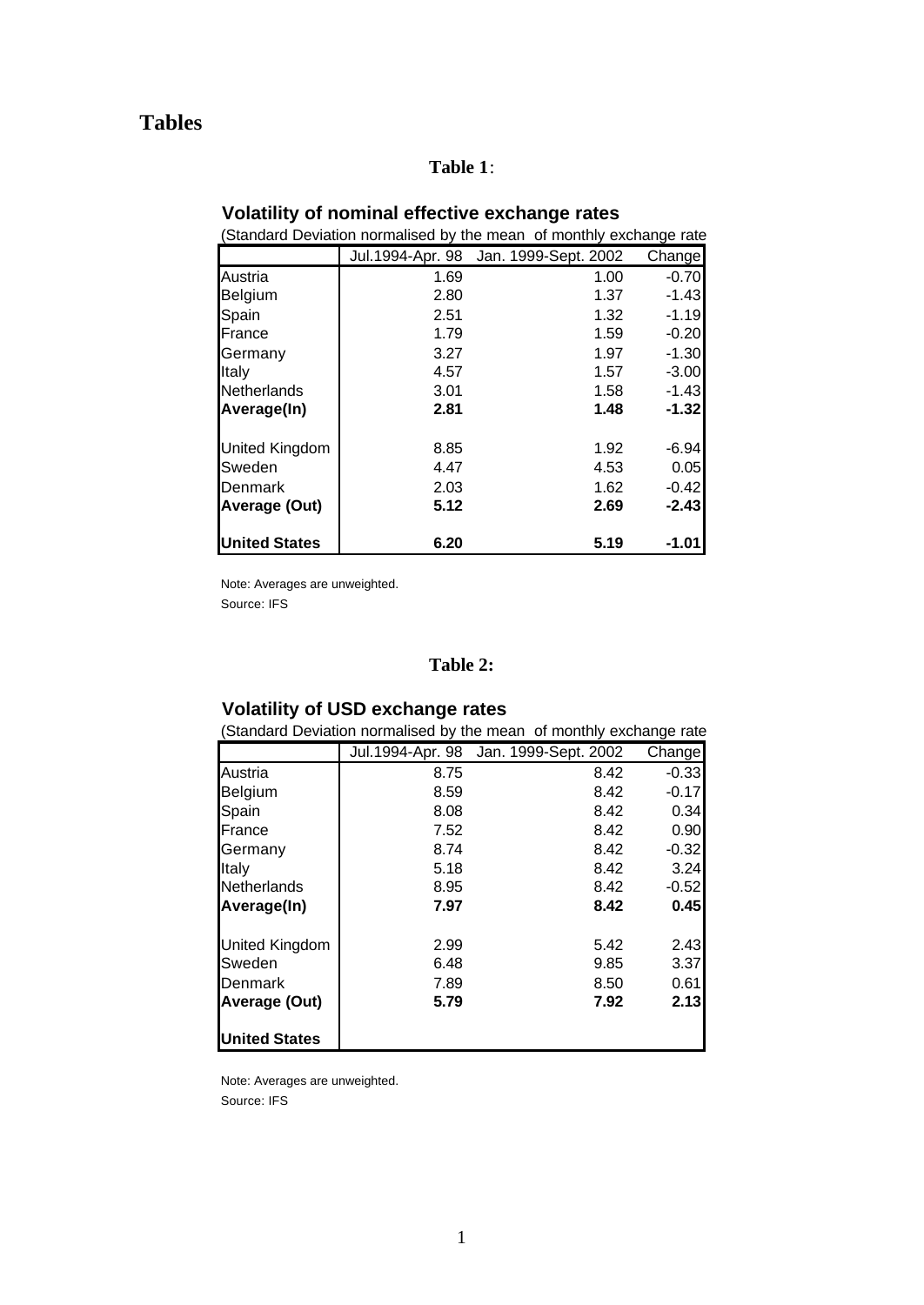### **Table 3**

| Standard Deviation normalised by the mean of monthly exchange rate |      |                                        |         |  |  |  |  |  |
|--------------------------------------------------------------------|------|----------------------------------------|---------|--|--|--|--|--|
|                                                                    |      | Jul. 1994-Apr. 98 Jan. 1999-Sept. 2002 | Changel |  |  |  |  |  |
| Austria                                                            | 2.09 | 0.00                                   | $-2.09$ |  |  |  |  |  |
| Belgium                                                            | 2.74 | 0.00                                   | $-2.74$ |  |  |  |  |  |
| Spain                                                              | 1.93 | 0.00                                   | $-1.93$ |  |  |  |  |  |
| France                                                             | 0.91 | 0.00                                   | $-0.91$ |  |  |  |  |  |
| Germany                                                            | 2.07 | 0.00                                   | $-2.07$ |  |  |  |  |  |
| Italy                                                              | 4.51 | 0.00                                   | $-4.51$ |  |  |  |  |  |
| <b>Netherlands</b>                                                 | 2.28 | 0.00                                   | $-2.28$ |  |  |  |  |  |
| Average(In)                                                        | 2.36 | 0.00                                   | $-2.36$ |  |  |  |  |  |
| United Kingdom                                                     | 9.24 | 3.63                                   | $-5.62$ |  |  |  |  |  |
| <b>Sweden</b>                                                      | 4.60 | 4.15                                   | $-0.45$ |  |  |  |  |  |
| Denmark                                                            | 1.32 | 0.15                                   | $-1.17$ |  |  |  |  |  |
| Average (Out)                                                      | 5.05 | 2.64                                   | $-2.41$ |  |  |  |  |  |
| <b>United States</b>                                               | 6.80 | 8.42                                   | 1.63    |  |  |  |  |  |

#### **Volatility of exchange rates against Ecu/Euro**

Note: Averages are unweighted. The bilateral exchange rates against the ECU are used for the earlier period.

Source: IFS

### **Table 4**

## **Volatility of real effective exchange rates**

| (Standard Deviation normalised by the mean of monthly exchange rate |       |                                       |         |  |  |  |  |  |
|---------------------------------------------------------------------|-------|---------------------------------------|---------|--|--|--|--|--|
|                                                                     |       | Jul.1994-Apr. 98 Jan. 1999-Sept. 2002 | Changel |  |  |  |  |  |
| Austria                                                             | 5.05  | 1.07                                  | $-3.98$ |  |  |  |  |  |
| <b>Belgium</b>                                                      | 2.94  | 1.53                                  | $-1.41$ |  |  |  |  |  |
| Spain                                                               | 1.58  | 1.71                                  | 0.14    |  |  |  |  |  |
| France                                                              | 3.18  | 2.25                                  | $-0.93$ |  |  |  |  |  |
| Germany                                                             | 4.95  | 3.34                                  | $-1.61$ |  |  |  |  |  |
| Italy                                                               | 6.01  | 2.01                                  | $-4.00$ |  |  |  |  |  |
| <b>Netherlands</b>                                                  | 4.49  | 1.75                                  | $-2.74$ |  |  |  |  |  |
| Average(In)                                                         | 4.03  | 1.95                                  | $-2.08$ |  |  |  |  |  |
| United Kingdom                                                      | 12.20 | 3.09                                  | $-9.11$ |  |  |  |  |  |
| <b>Sweden</b>                                                       | 4.70  | 5.06                                  | 0.36    |  |  |  |  |  |
| Denmark                                                             | 2.66  | 1.45                                  | $-1.20$ |  |  |  |  |  |
| Average (Out)                                                       | 6.52  | 3.20                                  | $-3.32$ |  |  |  |  |  |
| <b>United States</b>                                                | 6.92  | 7.70                                  | 0.78    |  |  |  |  |  |

Note: Averages are unweighted. Source: IFS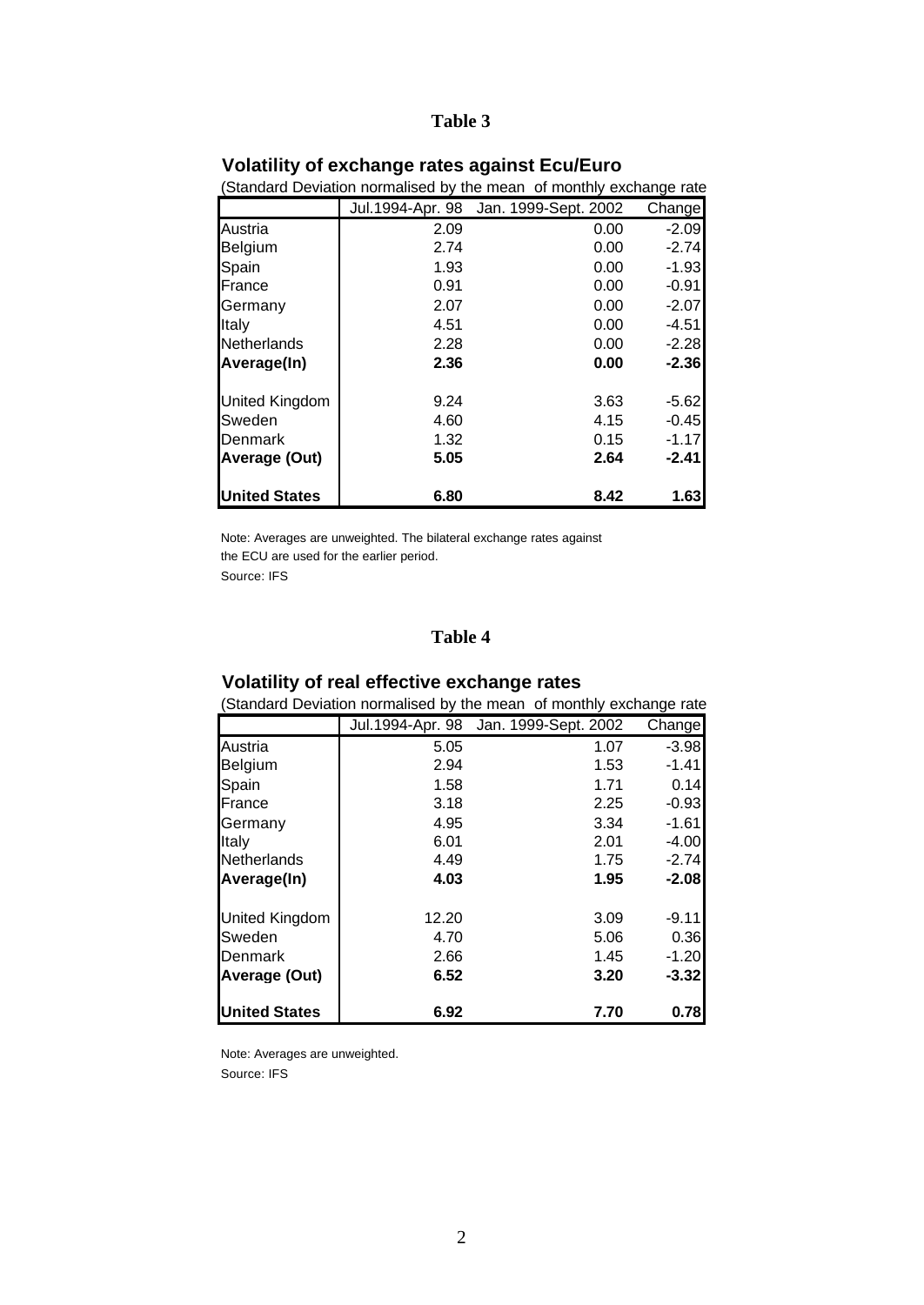### **Table 5**

| Share of Trade in GDP (Percentage) |       |       |       |       |       |       |       |       |       |       |       |       |
|------------------------------------|-------|-------|-------|-------|-------|-------|-------|-------|-------|-------|-------|-------|
|                                    | 1990  | 1991  | 1992  | 1993  | 1994  | 1995  | 1996  | 1997  | 1998  | 1999  | 2000  | 2001  |
| Austria                            | 55.7  | 54.2  | 51.7  | 47.8  | 50.3  | 52.7  | 54.1  | 59.9  | 61.9  | 63.7  | 70.4  | 72.7  |
| Belgium                            | na    | na    | na    | 111.2 | 116.1 | 121.1 | 125.5 | 134.1 | 135.2 | 136.7 | 159.0 | 160.1 |
| Finland                            | 39.1  | 36.2  | 41.4  | 48.1  | 52.7  | 52.3  | 53.1  | 56.4  | 58.3  | 57.1  | 65.5  | 61.9  |
| France                             | 37.0  | 36.6  | 35.3  | 32.4  | 34.7  | 36.4  | 36.6  | 39.9  | 40.9  | 41.2  | 46.4  | 44.8  |
| Germany                            | 50.2  | 44.6  | 40.7  | 37.2  | 38.9  | 40.2  | 41.2  | 45.3  | 47.3  | 48.2  | 55.8  | 57.0  |
| Greece                             | 33.6  | 33.8  | 32.7  | 31.7  | 30.5  | 32.1  | 33.5  | 32.1  | 32.8  | 31.1  | 35.2  | 33.7  |
| Ireland                            | 93.7  | 93.8  | 94.5  | 100.1 | 109.2 | 115.5 | 115.5 | 115.7 | 119.2 | 124.7 | 134.5 | 129.9 |
| Italy                              | 31.9  | 30.2  | 29.6  | 31.9  | 35.1  | 40.1  | 37.3  | 38.6  | 38.7  | 38.5  | 44.4  | 43.6  |
| Luxembourg                         | 129.0 | 124.9 | 112.8 | 103.7 | 101.0 | 96.6  | 92.9  | 92.8  | 96.1  | 95.0  | 97.5  | 97.8  |
| Netherlands                        | 87.2  | 86.0  | 81.9  | 80.9  | 84.3  | 89.9  | 91.8  | 98.8  | 98.8  | 97.8  | 109.3 | 106.9 |
| Portugal                           | 60.2  | 54.4  | 51.4  | 47.2  | 51.3  | 52.7  | 52.9  | 55.4  | 55.9  | 56.1  | 57.8  | 56.4  |
| Spain                              | 28.0  | 27.5  | 27.4  | 28.0  | 32.7  | 35.0  | 36.7  | 40.4  | 41.2  | 42.2  | 47.3  | 46.0  |
| Euro Area                          | 41.8  | 39.6  | 37.8  | 40.9  | 43.8  | 46.5  | 46.8  | 50.5  | 51.8  | 52.4  | 59.8  | 59.4  |
| Denmark                            | 50.5  | 51.0  | 51.8  | 48.8  | 50.3  | 52.6  | 51.7  | 54.3  | 53.9  | 53.3  | 58.1  | 58.1  |
| Sweden                             | 47.0  | 42.4  | 41.4  | 48.1  | 54.7  | 60.2  | 58.0  | 62.2  | 64.1  | 63.2  | 69.7  | 65.7  |
| United Kingdom                     | 41.2  | 38.1  | 38.2  | 40.2  | 41.2  | 44.7  | 46.2  | 44.2  | 41.2  | 40.1  | 42.7  | 41.4  |
| <b>EU without EMU</b>              | 43.1  | 40.1  | 40.1  | 42.3  | 44.2  | 48.0  | 48.7  | 47.7  | 45.3  | 44.3  | 47.5  | 45.7  |
| Japan                              | 17.1  | 15.8  | 15.1  | 13.8  | 14.0  | 14.7  | 16.2  | 17.6  | 17.0  | 16.2  | 18.0  | 18.1  |
| <b>United States</b>               | 15.7  | 15.5  | 15.9  | 16.1  | 17.0  | 18.3  | 18.5  | 19.1  | 18.5  | 19.0  | 20.8  | 18.9  |
| Memorandum Item                    |       |       |       |       |       |       |       |       |       |       |       |       |
| DM/\$ exchange rate                | 1.49  | 1.52  | 1.61  | 1.73  | 1.55  | 1.43  | 1.55  | 1.79  | 1.67  | 1.95  | 2.1   | 2.22  |

Note: Trade for the Euro area is defined as the sum of imports and exports of individual countries, thus includes intra Euro area trade. Greece is included with the EMU area since 1999. The DM/\$ exchange rate is the Euro/\$ exchange rate after 1999, multiplied by the Euro conversion rate of the DM. Source: WEO

#### **Table 6**

|                       | 1990 | 1991 | 1992 | 1993 | 1994 | 1995 | 1996 | 1997 | 1998 | 1999 | 2000 | 2001 |
|-----------------------|------|------|------|------|------|------|------|------|------|------|------|------|
| Austria               | 1.8  | 1.8  | 1.8  | 1.7  | 1.7  | 1.8  | 1.8  | 1.7  | 1.8  | 1.7  | 1.6  | 1.7  |
| Belgium               | na   | na   | na   | 4.7  | 4.7  | 4.9  | 4.8  | 4.5  | 4.6  | 4.5  | 4.4  | 4.6  |
| Finland               | 1.1  | 0.9  | 0.8  | 0.8  | 0.9  | 1.0  | 1.0  | 0.9  | 1.0  | 1.0  | 1.0  | 0.9  |
| France                | 9.0  | 8.8  | 8.9  | 8.0  | 8.1  | 8.2  | 8.0  | 7.7  | 8.0  | 7.8  | 7.3  | 7.3  |
| Germany               | 15.0 | 15.6 | 15.4 | 14.1 | 14.0 | 14.3 | 13.8 | 13.2 | 13.7 | 13.2 | 12.6 | 13.2 |
| Greece                | 0.6  | 0.6  | 0.6  | 0.6  | 0.5  | 0.5  | 0.6  | 0.5  | 0.5  | 0.5  | 0.5  | 0.5  |
| Ireland               | 0.9  | 0.9  | 0.9  | 1.0  | 1.0  | 1.1  | 1.2  | 1.3  | 1.4  | 1.5  | 1.5  | 1.7  |
| Italy                 | 7.0  | 6.9  | 6.8  | 6.2  | 6.2  | 6.4  | 6.5  | 6.2  | 6.3  | 5.9  | 5.7  | 5.9  |
| Luxembourg            | 0.3  | 0.3  | 0.3  | 0.3  | 0.3  | 0.3  | 0.2  | 0.2  | 0.2  | 0.2  | 0.2  | 0.2  |
| Netherlands           | 5.1  | 5.1  | 5.1  | 5.1  | 5.1  | 5.4  | 5.3  | 5.1  | 5.3  | 5.1  | 4.9  | 5.1  |
| Portugal              | 0.8  | 0.8  | 0.9  | 0.8  | 0.8  | 0.8  | 0.8  | 0.8  | 0.9  | 0.8  | 0.7  | 0.8  |
| Spain                 | 2.8  | 3.0  | 3.1  | 2.7  | 2.8  | 3.0  | 3.1  | 3.1  | 3.3  | 3.3  | 3.2  | 3.4  |
| <b>Euro Area</b>      | na   | na   | na   | 45.9 | 46.1 | 47.6 | 47.0 | 45.3 | 47.0 | 45.7 | 43.6 | 45.4 |
| Denmark               | 1.3  | 1.3  | 1.4  | 1.3  | 1.3  | 1.4  | 1.3  | 1.3  | 1.3  | 1.2  | 1.1  | 1.2  |
| Sweden                | 2.2  | 2.1  | 2.0  | 1.8  | 1.9  | 2.1  | 2.1  | 2.0  | 2.1  | 2.0  | 1.9  | 1.7  |
| United Kingdom        | 8.1  | 7.8  | 7.7  | 7.5  | 7.4  | 7.3  | 7.7  | 8.1  | 7.9  | 7.6  | 7.4  | 7.3  |
| <b>EU without EMU</b> | 11.7 | 11.2 | 11.1 | 10.6 | 10.6 | 10.8 | 11.2 | 11.4 | 11.3 | 10.8 | 10.4 | 10.2 |
| Japan                 | 10.4 | 10.8 | 10.7 | 11.7 | 11.6 | 11.3 | 10.7 | 10.4 | 9.0  | 9.5  | 10.3 | 9.4  |
| <b>United States</b>  | 18.1 | 18.3 | 18.7 | 20.7 | 20.7 | 19.6 | 20.3 | 21.8 | 22.0 | 23.0 | 24.5 | 23.9 |
| Memorandum Item       |      |      |      |      |      |      |      |      |      |      |      |      |
| DM/\$ exchange rate   | 1.49 | 1.52 | 1.61 | 1.73 | 1.55 | 1.43 | 1.55 | 1.79 | 1.67 | 1.95 | 2.1  | 2.22 |

#### **Share of Trade in Total Trade among Industrial Countries (Percentage)**

Note: Trade for the Euro area is defined as the sum of imports and exports of individual countries, thus includes intra Euro area trade. Greece is included in the Euro Area since 1999. The DM/\$ exchange rate is the Euro/\$ exchange rate after 1999, multiplied by the Euro conversion rate of the DM.

Source: WEO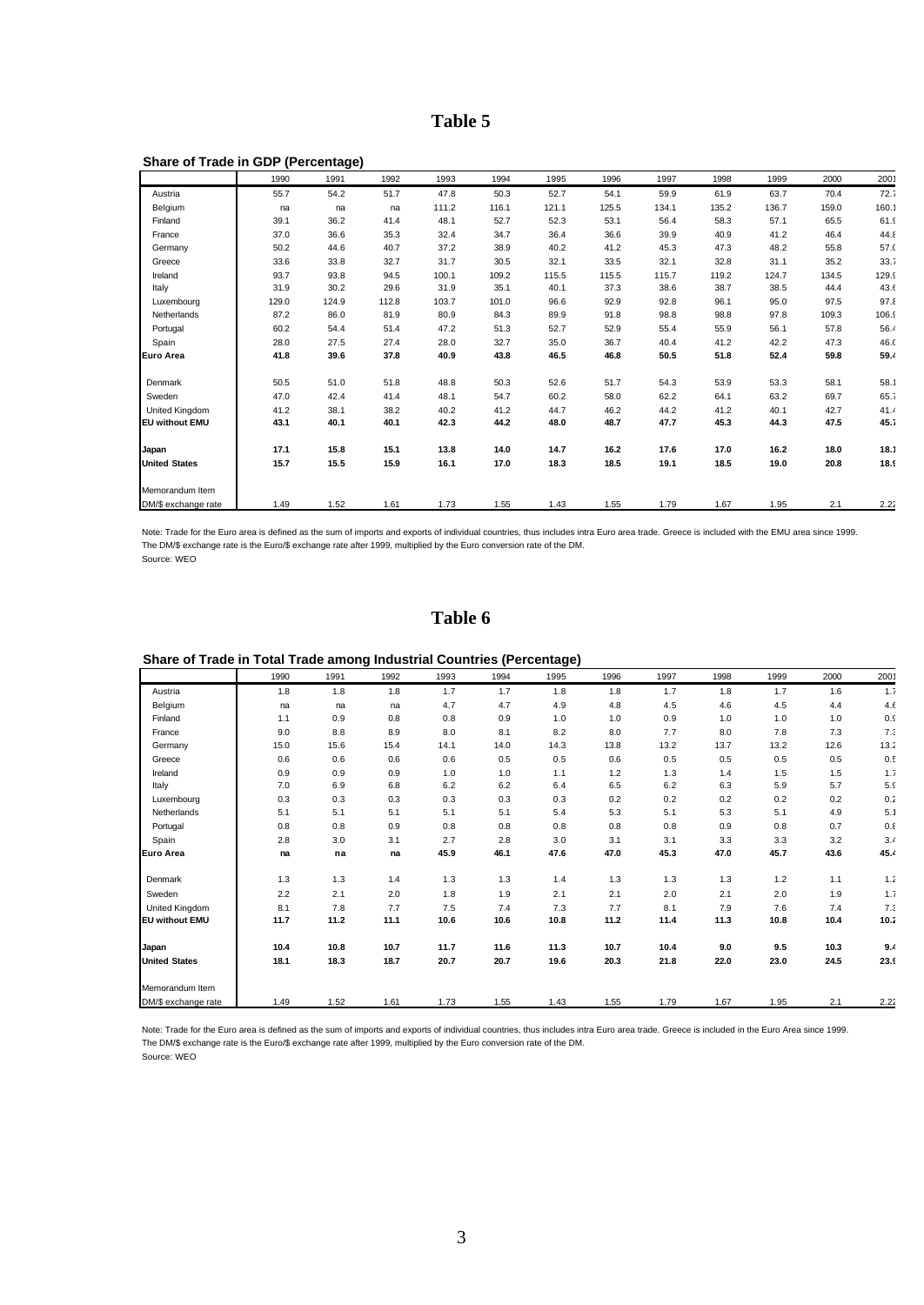| Short term real interest rates |           |           |        |  |  |  |  |  |  |  |
|--------------------------------|-----------|-----------|--------|--|--|--|--|--|--|--|
| annual percentage              | Average   | Average   | Change |  |  |  |  |  |  |  |
|                                | 1995-1998 | 1999-2002 |        |  |  |  |  |  |  |  |
| Austria                        | 2.4       | 2.1       | $-0.3$ |  |  |  |  |  |  |  |
| Belgium                        | 2.4       | 1.7       | $-0.6$ |  |  |  |  |  |  |  |
| Finland                        | 3.0       | 1.5       | $-1.5$ |  |  |  |  |  |  |  |
| France                         | 2.9       | 2.1       | $-0.7$ |  |  |  |  |  |  |  |
| Germany                        | 2.4       | 2.0       | $-0.4$ |  |  |  |  |  |  |  |
| Greece                         | 5.5       | 2.4       | $-3.1$ |  |  |  |  |  |  |  |
| Ireland                        | 3.7       | $-0.4$    | $-4.1$ |  |  |  |  |  |  |  |
| Italy                          | 4.3       | 1.4       | $-2.9$ |  |  |  |  |  |  |  |
| Luxembourg                     | 2.4       | 1.4       | $-1.0$ |  |  |  |  |  |  |  |
| Netherlands                    | 1.8       | 0.3       | $-1.5$ |  |  |  |  |  |  |  |
| Portugal                       | 3.9       | 0.5       | $-3.4$ |  |  |  |  |  |  |  |
| Spain                          | 3.6       | 0.7       | $-2.9$ |  |  |  |  |  |  |  |
| Average (In)                   | 3.2       | 1.3       | $-1.9$ |  |  |  |  |  |  |  |
| Denmark                        | 2.3       | 1.5       | $-0.8$ |  |  |  |  |  |  |  |
| Sweden                         | 4.8       | 2.3       | $-2.5$ |  |  |  |  |  |  |  |
| <b>United Kingdom</b>          | 3.8       | 3.0       | $-0.9$ |  |  |  |  |  |  |  |
| Average (Out)                  | 3.7       | 2.2       | $-1.4$ |  |  |  |  |  |  |  |
| Japan                          | 0.2       | 0.9       | 0.7    |  |  |  |  |  |  |  |
| <b>United States</b>           | 3.2       | 1.8       | $-1.4$ |  |  |  |  |  |  |  |

**Table 7**

Note: Three-month money market rates where available,

or rates on proximately similar financial instruments.

Interest rates are deflated by the cpi inflation fo r the same year Source: OECD.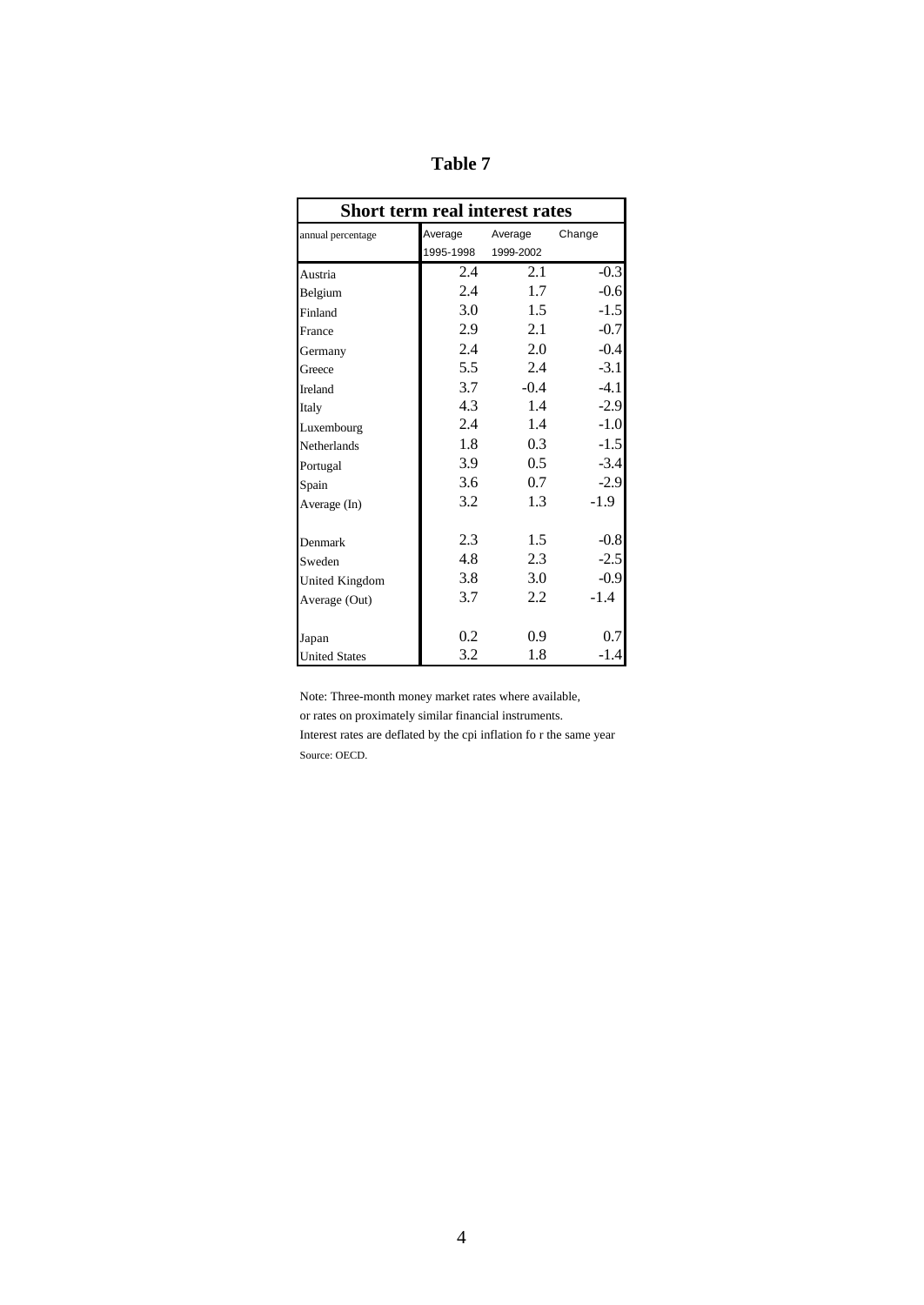**Table 8**

| Competitive positions: relative unit labour costs<br>Indices, $1995 = 100$ |       |       |       |       |       |       |       |       |       |       |       |       |
|----------------------------------------------------------------------------|-------|-------|-------|-------|-------|-------|-------|-------|-------|-------|-------|-------|
|                                                                            | 1990  | 1991  | 1992  | 1993  | 1994  | 1995  | 1996  | 1997  | 1998  | 1999  | 2000  | 2001  |
| Austria <sub>a</sub>                                                       | 104.2 | 102.1 | 103.6 | 105.8 | 98.9  | 100.0 | 102.0 | 92.0  | 81.9  | 78.9  | 72.0  | 70.4  |
| Belgium                                                                    | 97.4  | 97.2  | 97.3  | 96.4  | 96.9  | 100.0 | 94.6  | 87.9  | 89.0  | 89.1  | 85.4  | 87.0  |
| Finland                                                                    | 145.5 | 139.2 | 108.2 | 82.3  | 87.2  | 100.0 | 93.8  | 88.1  | 88.9  | 87.0  | 77.3  | 80.7  |
| France                                                                     | 105.6 | 100.9 | 99.0  | 101.5 | 100.4 | 100.0 | 99.6  | 90.8  | 87.1  | 84.3  | 77.8  | 77.8  |
| Germany                                                                    | 82.9  | 83.6  | 89.8  | 91.5  | 92.6  | 100.0 | 97.3  | 92.9  | 94.7  | 95.9  | 93.1  | 92.6  |
| Greece                                                                     | 106.3 | 97.8  | 94.3  | 88.2  | 92.1  | 100.0 | 102.6 | 105.9 | 101.1 | 102.7 | 98.2  | 98.3  |
| Ireland $c$                                                                | 133.0 | 126.8 | 123.0 | 113.0 | 109.0 | 100.0 | 99.0  | 91.9  | 85.2  | 80.8  | 73.7  | 71.5  |
| Italy                                                                      | 129.9 | 133.1 | 131.3 | 120.0 | 114.1 | 100.0 | 111.8 | 114.1 | 120.2 | 120.9 | 113.4 | 114.9 |
| Luxembourg                                                                 | 104.4 | 102.1 | 102.0 | 100.9 | 99.4  | 100.0 | 94.8  | 94.1  | 92.5  | 88.0  | 87.1  | 88.7  |
| Netherlands                                                                | 102.6 | 99.4  | 102.6 | 101.6 | 97.6  | 100.0 | 96.6  | 93.9  | 97.8  | 96.7  | 93.2  | 96.8  |
| Portugal                                                                   | 89.8  | 91.8  | 100.7 | 91.5  | 95.0  | 100.0 | 91.3  | 92.9  | 94.6  | 96.9  | 97.8  | 100.3 |
| Spain                                                                      | 108.7 | 109.7 | 112.6 | 102.4 | 99.2  | 100.0 | 104.3 | 103.8 | 106.4 | 106.3 | 106.9 | 110.4 |
| Euro area                                                                  | 101.1 | 98.7  | 103.2 | 99.3  | 96.8  | 100.0 | 100.3 | 90.7  | 92.1  | 90.5  | 81.5  | 83.2  |
| Denmark                                                                    | 97.8  | 93.8  | 96.3  | 101.2 | 96.9  | 100.0 | 104.0 | 98.5  | 101.8 | 103.5 | 102.8 | 104.8 |
| Sweden                                                                     | 145.8 | 148.3 | 145.5 | 103.9 | 97.2  | 100.0 | 113.1 | 108.7 | 105.8 | 104.0 | 102.1 | 93.7  |
| United Kingdom                                                             | 116.7 | 120.0 | 111.2 | 98.3  | 100.6 | 100.0 | 103.1 | 125.4 | 137.8 | 142.2 | 144.4 | 142.6 |
| <b>United States</b>                                                       | 115.0 | 112.3 | 108.2 | 106.6 | 105.6 | 100.0 | 101.1 | 106.5 | 114.8 | 111.1 | 115.5 | 118.0 |
| Japan                                                                      | 60.9  | 66.2  | 73.4  | 89.1  | 98.6  | 100.0 | 84.5  | 80.6  | 87.5  | 98.1  | 101.2 | 97.4  |

Source: OECD.

*Note:* Competitiveness-weighted relative unit labour costs in the manufactoring sector in dollar terms.

Competitiveness weights take into account the structure of competition in both export and import markets of the<br>manufacturing sector of 42 countries. An increase in the index indicates a real effective appreciation and a c

deterioration of the competitive position.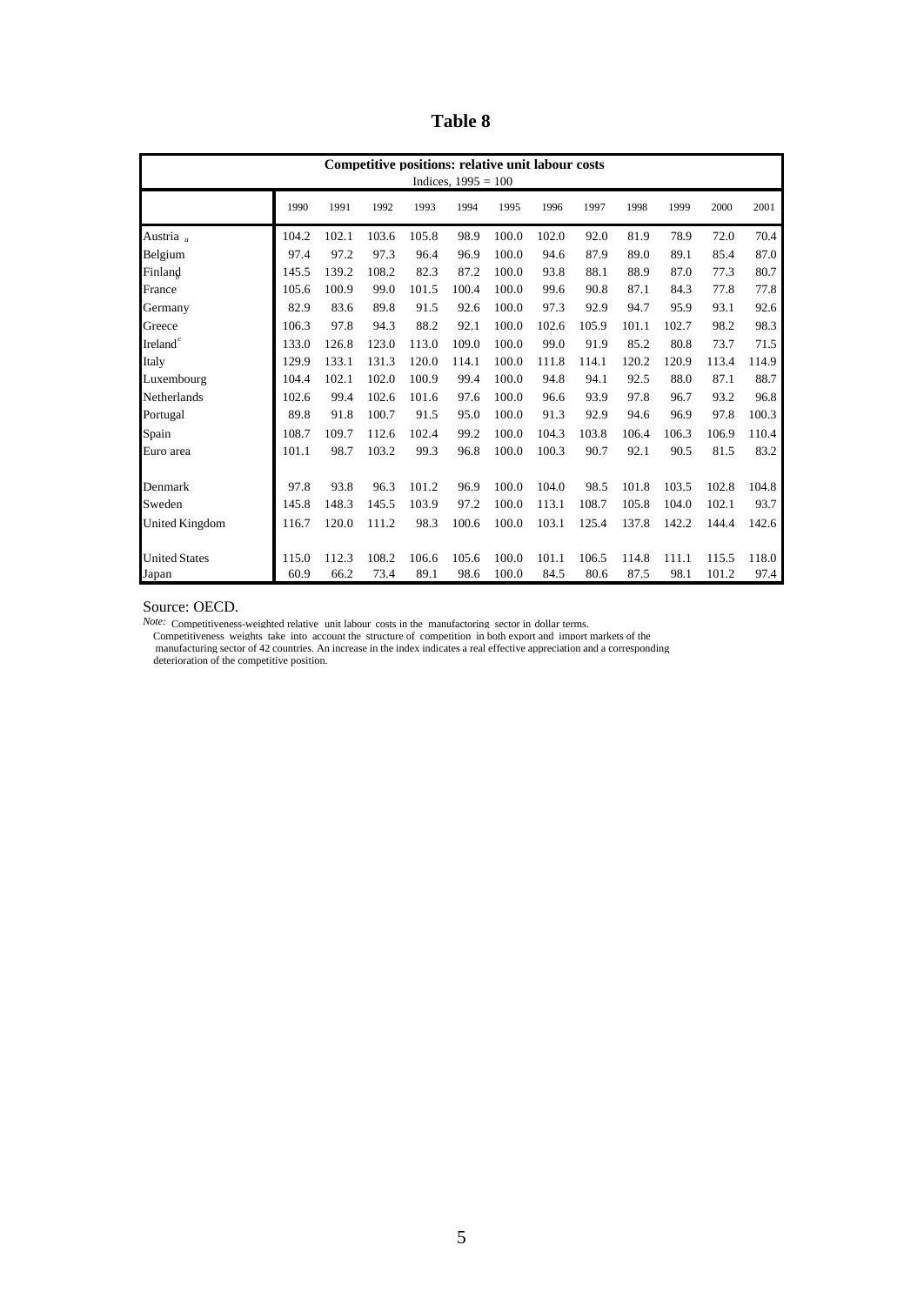# **Graphs**



**Graph1**

Source OECD

**Graph 2**



Source: OECD